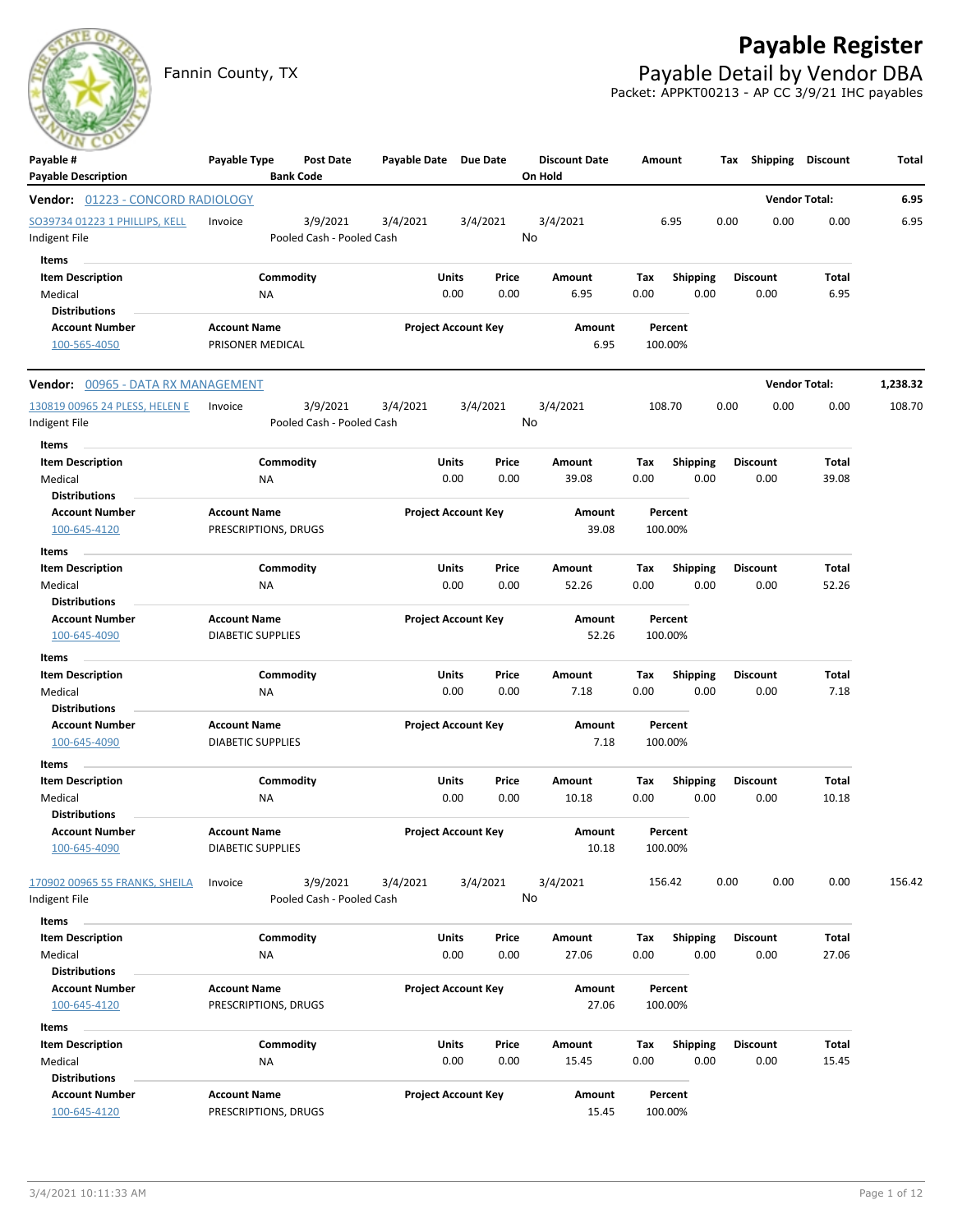| <b>Payable Register</b>                                    |                                                      |                       |                                |                                 |                                        | Packet: APPKT00213 - AP CC 3/9/21 IHC payables |                 |        |
|------------------------------------------------------------|------------------------------------------------------|-----------------------|--------------------------------|---------------------------------|----------------------------------------|------------------------------------------------|-----------------|--------|
| Payable #<br><b>Payable Description</b>                    | Payable Type<br><b>Post Date</b><br><b>Bank Code</b> | Payable Date Due Date |                                | <b>Discount Date</b><br>On Hold | Amount                                 | Tax Shipping Discount                          |                 | Total  |
| Items                                                      |                                                      |                       |                                |                                 |                                        |                                                |                 |        |
| <b>Item Description</b><br>Medical<br><b>Distributions</b> | Commodity<br>NA                                      |                       | Units<br>Price<br>0.00<br>0.00 | Amount<br>113.91                | Shipping<br>Tax<br>0.00<br>0.00        | <b>Discount</b><br>0.00                        | Total<br>113.91 |        |
| <b>Account Number</b>                                      | <b>Account Name</b>                                  |                       | <b>Project Account Key</b>     | Amount                          | Percent                                |                                                |                 |        |
| 100-645-4120                                               | PRESCRIPTIONS, DRUGS                                 |                       |                                | 113.91                          | 100.00%                                |                                                |                 |        |
| 180512 00965 14 NORTON, CAROL                              | 3/9/2021<br>Invoice                                  | 3/4/2021              | 3/4/2021                       | 3/4/2021                        | 106.37                                 | 0.00<br>0.00                                   | 0.00            | 106.37 |
| Indigent File                                              | Pooled Cash - Pooled Cash                            |                       |                                | No                              |                                        |                                                |                 |        |
| Items                                                      |                                                      |                       |                                |                                 |                                        |                                                |                 |        |
| <b>Item Description</b>                                    | Commodity                                            |                       | Units<br>Price                 | Amount                          | <b>Shipping</b><br>Tax                 | Discount                                       | Total           |        |
| Medical<br><b>Distributions</b>                            | ΝA                                                   |                       | 0.00<br>0.00                   | 44.86                           | 0.00<br>0.00                           | 0.00                                           | 44.86           |        |
| <b>Account Number</b>                                      | <b>Account Name</b>                                  |                       | <b>Project Account Key</b>     | Amount                          | Percent                                |                                                |                 |        |
| 100-645-4120                                               | PRESCRIPTIONS, DRUGS                                 |                       |                                | 44.86                           | 100.00%                                |                                                |                 |        |
| Items                                                      |                                                      |                       |                                |                                 |                                        |                                                |                 |        |
| <b>Item Description</b>                                    | Commodity                                            |                       | Units<br>Price                 | Amount                          | Tax<br><b>Shipping</b>                 | <b>Discount</b>                                | Total           |        |
| Medical                                                    | NA                                                   |                       | 0.00<br>0.00                   | 61.51                           | 0.00<br>0.00                           | 0.00                                           | 61.51           |        |
| <b>Distributions</b>                                       |                                                      |                       |                                |                                 |                                        |                                                |                 |        |
| <b>Account Number</b><br>100-645-4120                      | <b>Account Name</b><br>PRESCRIPTIONS, DRUGS          |                       | <b>Project Account Key</b>     | Amount<br>61.51                 | Percent<br>100.00%                     |                                                |                 |        |
| 190901 00965 12 HINSON, SHEILA<br>Indigent File            | 3/9/2021<br>Invoice<br>Pooled Cash - Pooled Cash     | 3/4/2021              | 3/4/2021                       | 3/4/2021<br>No                  | 104.68                                 | 0.00<br>0.00                                   | 0.00            | 104.68 |
| Items                                                      |                                                      |                       |                                |                                 |                                        |                                                |                 |        |
| <b>Item Description</b>                                    | Commodity                                            |                       | Units<br>Price                 | Amount                          | <b>Shipping</b><br>Tax                 | <b>Discount</b>                                | Total           |        |
| Medical<br><b>Distributions</b>                            | NA                                                   |                       | 0.00<br>0.00                   | 29.82                           | 0.00<br>0.00                           | 0.00                                           | 29.82           |        |
| <b>Account Number</b><br>100-645-4090                      | <b>Account Name</b><br><b>DIABETIC SUPPLIES</b>      |                       | <b>Project Account Key</b>     | Amount<br>29.82                 | Percent<br>100.00%                     |                                                |                 |        |
| Items                                                      |                                                      |                       |                                |                                 |                                        |                                                |                 |        |
| <b>Item Description</b>                                    | Commodity                                            |                       | Units<br>Price                 | Amount                          | <b>Shipping</b><br>Tax                 | Discount                                       | Total           |        |
| Medical<br><b>Distributions</b>                            | NA                                                   |                       | 0.00<br>0.00                   | 74.86                           | 0.00<br>0.00                           | 0.00                                           | 74.86           |        |
| <b>Account Number</b><br>100-645-4090                      | <b>Account Name</b><br><b>DIABETIC SUPPLIES</b>      |                       | <b>Project Account Key</b>     | Amount<br>74.86                 | Percent<br>100.00%                     |                                                |                 |        |
| 200608 00965 2 JONES, LYNNETTE<br>Indigent File            | 3/9/2021<br>Invoice<br>Pooled Cash - Pooled Cash     | 3/4/2021              | 3/4/2021                       | 3/4/2021<br>No                  | 164.50                                 | 0.00<br>0.00                                   | 0.00            | 164.50 |
| Items                                                      |                                                      |                       |                                |                                 |                                        |                                                |                 |        |
| <b>Item Description</b>                                    | Commodity                                            |                       | Units<br>Price                 | Amount                          | <b>Shipping</b><br>Tax                 | Discount                                       | Total           |        |
| Medical                                                    | ΝA                                                   |                       | 0.00<br>0.00                   | 32.76                           | 0.00<br>0.00                           | 0.00                                           | 32.76           |        |
| <b>Distributions</b>                                       |                                                      |                       |                                |                                 |                                        |                                                |                 |        |
| <b>Account Number</b><br>100-645-4120                      | <b>Account Name</b><br>PRESCRIPTIONS, DRUGS          |                       | <b>Project Account Key</b>     | Amount<br>32.76                 | Percent<br>100.00%                     |                                                |                 |        |
| Items                                                      |                                                      |                       |                                |                                 |                                        |                                                |                 |        |
| <b>Item Description</b><br>Medical                         | Commodity<br>ΝA                                      |                       | Units<br>Price<br>0.00<br>0.00 | Amount<br>116.80                | Tax<br><b>Shipping</b><br>0.00<br>0.00 | Discount<br>0.00                               | Total<br>116.80 |        |
| <b>Distributions</b>                                       |                                                      |                       |                                |                                 |                                        |                                                |                 |        |
| <b>Account Number</b><br>100-645-4120                      | <b>Account Name</b><br>PRESCRIPTIONS, DRUGS          |                       | <b>Project Account Key</b>     | Amount<br>116.80                | Percent<br>100.00%                     |                                                |                 |        |
| Items                                                      |                                                      |                       |                                |                                 |                                        |                                                |                 |        |
| <b>Item Description</b><br>Medical                         | Commodity<br>ΝA                                      |                       | Units<br>Price<br>0.00<br>0.00 | Amount<br>14.94                 | Shipping<br>Тах<br>0.00<br>0.00        | Discount<br>0.00                               | Total<br>14.94  |        |
| <b>Distributions</b>                                       |                                                      |                       |                                |                                 |                                        |                                                |                 |        |
| <b>Account Number</b><br>100-645-4120                      | <b>Account Name</b><br>PRESCRIPTIONS, DRUGS          |                       | <b>Project Account Key</b>     | Amount<br>14.94                 | Percent<br>100.00%                     |                                                |                 |        |
| 200710 00965 2 LOYA, JERRY CIS<br>Indigent File            | 3/9/2021<br>Invoice<br>Pooled Cash - Pooled Cash     | 3/4/2021              | 3/4/2021                       | 3/4/2021<br>No                  | 107.49                                 | 0.00<br>0.00                                   | 0.00            | 107.49 |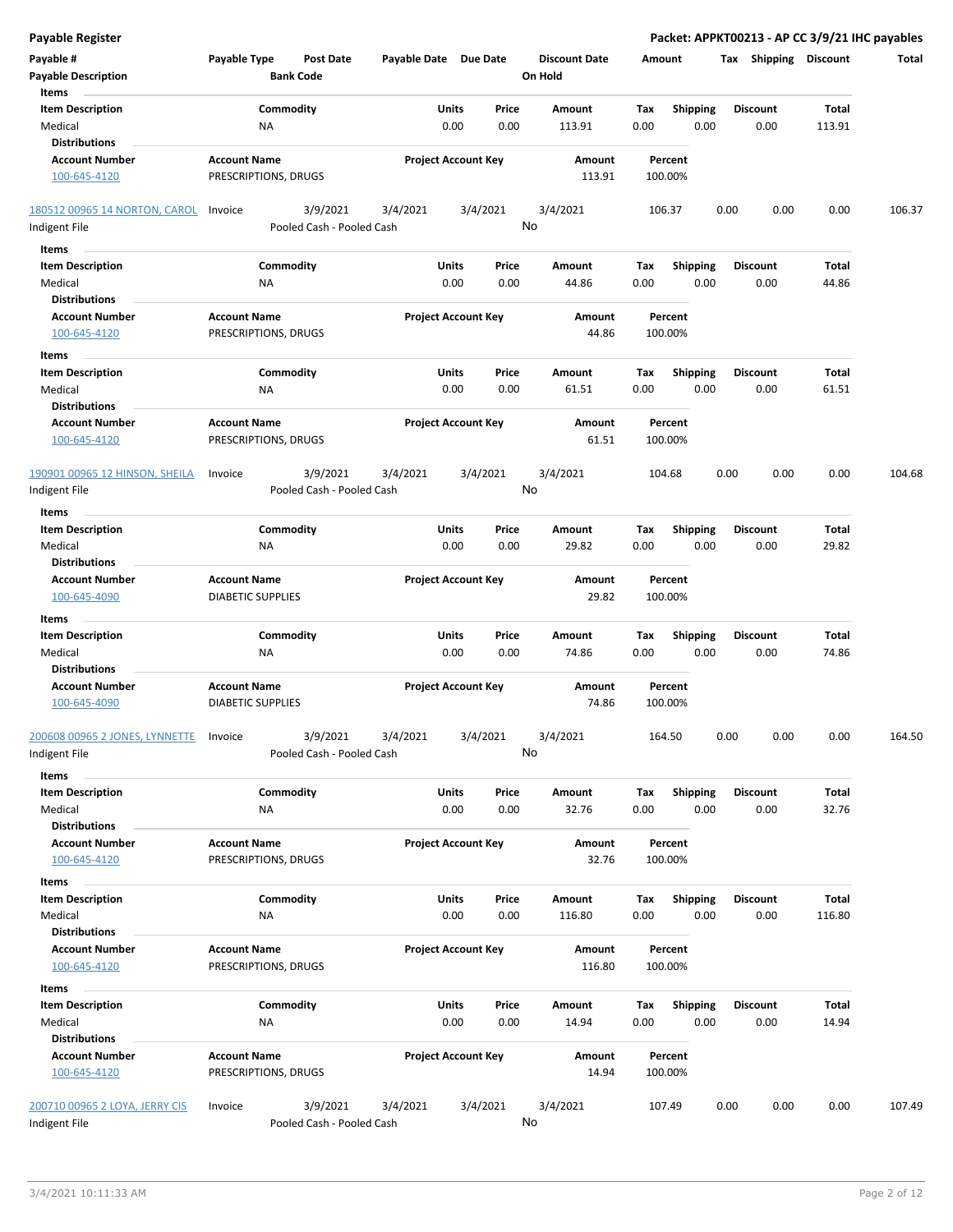| <b>Payable Register</b>                 |                                                      |          |                                |                                 |                                        | Packet: APPKT00213 - AP CC 3/9/21 IHC payables |                 |           |
|-----------------------------------------|------------------------------------------------------|----------|--------------------------------|---------------------------------|----------------------------------------|------------------------------------------------|-----------------|-----------|
| Payable #<br><b>Payable Description</b> | Payable Type<br><b>Post Date</b><br><b>Bank Code</b> |          | Payable Date Due Date          | <b>Discount Date</b><br>On Hold | Amount                                 | <b>Tax Shipping Discount</b>                   |                 | Total     |
| Items                                   |                                                      |          |                                |                                 |                                        |                                                |                 |           |
| <b>Item Description</b><br>Medical      | Commodity<br>NA                                      |          | Units<br>Price<br>0.00<br>0.00 | Amount<br>107.49                | Tax<br><b>Shipping</b><br>0.00<br>0.00 | <b>Discount</b><br>0.00                        | Total<br>107.49 |           |
| <b>Distributions</b>                    |                                                      |          |                                |                                 |                                        |                                                |                 |           |
| <b>Account Number</b>                   | <b>Account Name</b>                                  |          | <b>Project Account Key</b>     | Amount                          | Percent                                |                                                |                 |           |
| 100-645-4120                            | PRESCRIPTIONS, DRUGS                                 |          |                                | 107.49                          | 100.00%                                |                                                |                 |           |
| 201205 00965 17 LOYA, SHANNON           | 3/9/2021<br>Invoice                                  | 3/4/2021 | 3/4/2021                       | 3/4/2021                        | 169.34                                 | 0.00<br>0.00                                   | 0.00            | 169.34    |
| Indigent File                           | Pooled Cash - Pooled Cash                            |          |                                | No                              |                                        |                                                |                 |           |
| Items                                   |                                                      |          |                                |                                 |                                        |                                                |                 |           |
| <b>Item Description</b>                 | Commodity                                            |          | Units<br>Price                 | Amount                          | Tax<br><b>Shipping</b>                 | Discount                                       | Total           |           |
| Medical                                 | ΝA                                                   |          | 0.00<br>0.00                   | 30.46                           | 0.00<br>0.00                           | 0.00                                           | 30.46           |           |
| <b>Distributions</b>                    |                                                      |          |                                |                                 |                                        |                                                |                 |           |
| <b>Account Number</b>                   | <b>Account Name</b>                                  |          | <b>Project Account Key</b>     | Amount                          | Percent                                |                                                |                 |           |
| 100-645-4120                            | PRESCRIPTIONS, DRUGS                                 |          |                                | 30.46                           | 100.00%                                |                                                |                 |           |
| Items                                   |                                                      |          |                                |                                 |                                        |                                                |                 |           |
| <b>Item Description</b>                 | Commodity                                            |          | Units<br>Price                 | Amount                          | Tax<br><b>Shipping</b>                 | <b>Discount</b>                                | Total           |           |
| Medical                                 | ΝA                                                   |          | 0.00<br>0.00                   | 66.05                           | 0.00<br>0.00                           | 0.00                                           | 66.05           |           |
| <b>Distributions</b>                    |                                                      |          |                                |                                 |                                        |                                                |                 |           |
| <b>Account Number</b>                   | <b>Account Name</b>                                  |          | <b>Project Account Key</b>     | Amount                          | Percent                                |                                                |                 |           |
| 100-645-4120                            | PRESCRIPTIONS, DRUGS                                 |          |                                | 66.05                           | 100.00%                                |                                                |                 |           |
| Items                                   |                                                      |          |                                |                                 |                                        |                                                |                 |           |
| <b>Item Description</b>                 | Commodity                                            |          | Units<br>Price                 | Amount                          | Tax<br><b>Shipping</b>                 | <b>Discount</b>                                | Total           |           |
| Medical                                 | NA                                                   |          | 0.00<br>0.00                   | 72.83                           | 0.00<br>0.00                           | 0.00                                           | 72.83           |           |
| <b>Distributions</b>                    |                                                      |          |                                |                                 |                                        |                                                |                 |           |
| <b>Account Number</b>                   | <b>Account Name</b>                                  |          | <b>Project Account Key</b>     | Amount                          | Percent                                |                                                |                 |           |
| 100-645-4120                            | PRESCRIPTIONS, DRUGS                                 |          |                                | 72.83                           | 100.00%                                |                                                |                 |           |
| 210118 00965 1 YOUNG, GLENN ED Invoice  | 3/9/2021                                             | 3/4/2021 | 3/4/2021                       | 3/4/2021                        | 61.20                                  | 0.00<br>0.00                                   | 0.00            | 61.20     |
| Indigent File                           | Pooled Cash - Pooled Cash                            |          |                                | No                              |                                        |                                                |                 |           |
| Items                                   |                                                      |          |                                |                                 |                                        |                                                |                 |           |
| <b>Item Description</b>                 | Commodity                                            |          | Units<br>Price                 | Amount                          | <b>Shipping</b><br>Tax                 | Discount                                       | Total           |           |
| Medical                                 | NA                                                   |          | 0.00<br>0.00                   | 34.56                           | 0.00<br>0.00                           | 0.00                                           | 34.56           |           |
| <b>Distributions</b>                    |                                                      |          |                                |                                 |                                        |                                                |                 |           |
| <b>Account Number</b>                   | <b>Account Name</b>                                  |          | <b>Project Account Key</b>     | Amount                          | Percent                                |                                                |                 |           |
| 100-645-4120                            | PRESCRIPTIONS, DRUGS                                 |          |                                | 34.56                           | 100.00%                                |                                                |                 |           |
| ltems                                   |                                                      |          |                                |                                 |                                        |                                                |                 |           |
| <b>Item Description</b>                 | Commodity                                            |          | Units<br>Price                 | Amount                          | Shipping<br>Tax                        | <b>Discount</b>                                | Total           |           |
| Medical                                 | NA                                                   |          | 0.00<br>0.00                   | 26.64                           | 0.00<br>0.00                           | 0.00                                           | 26.64           |           |
| <b>Distributions</b>                    |                                                      |          |                                |                                 |                                        |                                                |                 |           |
| <b>Account Number</b>                   | <b>Account Name</b>                                  |          | <b>Project Account Key</b>     | Amount                          | Percent                                |                                                |                 |           |
| 100-645-4120                            | PRESCRIPTIONS, DRUGS                                 |          |                                | 26.64                           | 100.00%                                |                                                |                 |           |
|                                         |                                                      |          |                                |                                 |                                        |                                                |                 |           |
| 211009 00965 5 EICHMAN JR, WIL          | Credit Memo<br>3/9/2021                              | 3/4/2021 | 3/4/2021                       | 3/4/2021                        | $-129.00$                              | 0.00<br>0.00                                   | 0.00            | $-129.00$ |
| Indigent File                           | Pooled Cash - Pooled Cash                            |          |                                | No                              |                                        |                                                |                 |           |
| Items                                   |                                                      |          |                                |                                 |                                        |                                                |                 |           |
| <b>Item Description</b>                 | Commodity                                            |          | Units<br>Price                 | Amount                          | Tax<br><b>Shipping</b>                 | Discount                                       | Total           |           |
| Medical<br><b>Distributions</b>         | ΝA                                                   |          | 0.00<br>0.00                   | $-22.81$                        | 0.00<br>0.00                           | 0.00                                           | $-22.81$        |           |
| <b>Account Number</b>                   | <b>Account Name</b>                                  |          | <b>Project Account Key</b>     | Amount                          | Percent                                |                                                |                 |           |
| 100-645-4120                            | PRESCRIPTIONS, DRUGS                                 |          |                                | $-22.81$                        | 100.00%                                |                                                |                 |           |
| Items                                   |                                                      |          |                                |                                 |                                        |                                                |                 |           |
| <b>Item Description</b>                 | Commodity                                            |          | Units<br>Price                 | Amount                          | Shipping<br>Tax                        | Discount                                       | Total           |           |
| Medical                                 | ΝA                                                   |          | 0.00<br>0.00                   | $-106.19$                       | 0.00<br>0.00                           | 0.00                                           | $-106.19$       |           |
| <b>Distributions</b>                    |                                                      |          |                                |                                 |                                        |                                                |                 |           |
| <b>Account Number</b>                   | <b>Account Name</b>                                  |          | <b>Project Account Key</b>     | Amount                          | Percent                                |                                                |                 |           |
| 100-645-4120                            | PRESCRIPTIONS, DRUGS                                 |          |                                | $-106.19$                       | 100.00%                                |                                                |                 |           |
| 211115 00965 1 JOHNSON, TIFFAN          | 3/9/2021<br>Invoice                                  | 3/4/2021 | 3/4/2021                       | 3/4/2021                        | 54.39                                  | 0.00<br>0.00                                   | 0.00            | 54.39     |
| Indigent File                           | Pooled Cash - Pooled Cash                            |          |                                | No                              |                                        |                                                |                 |           |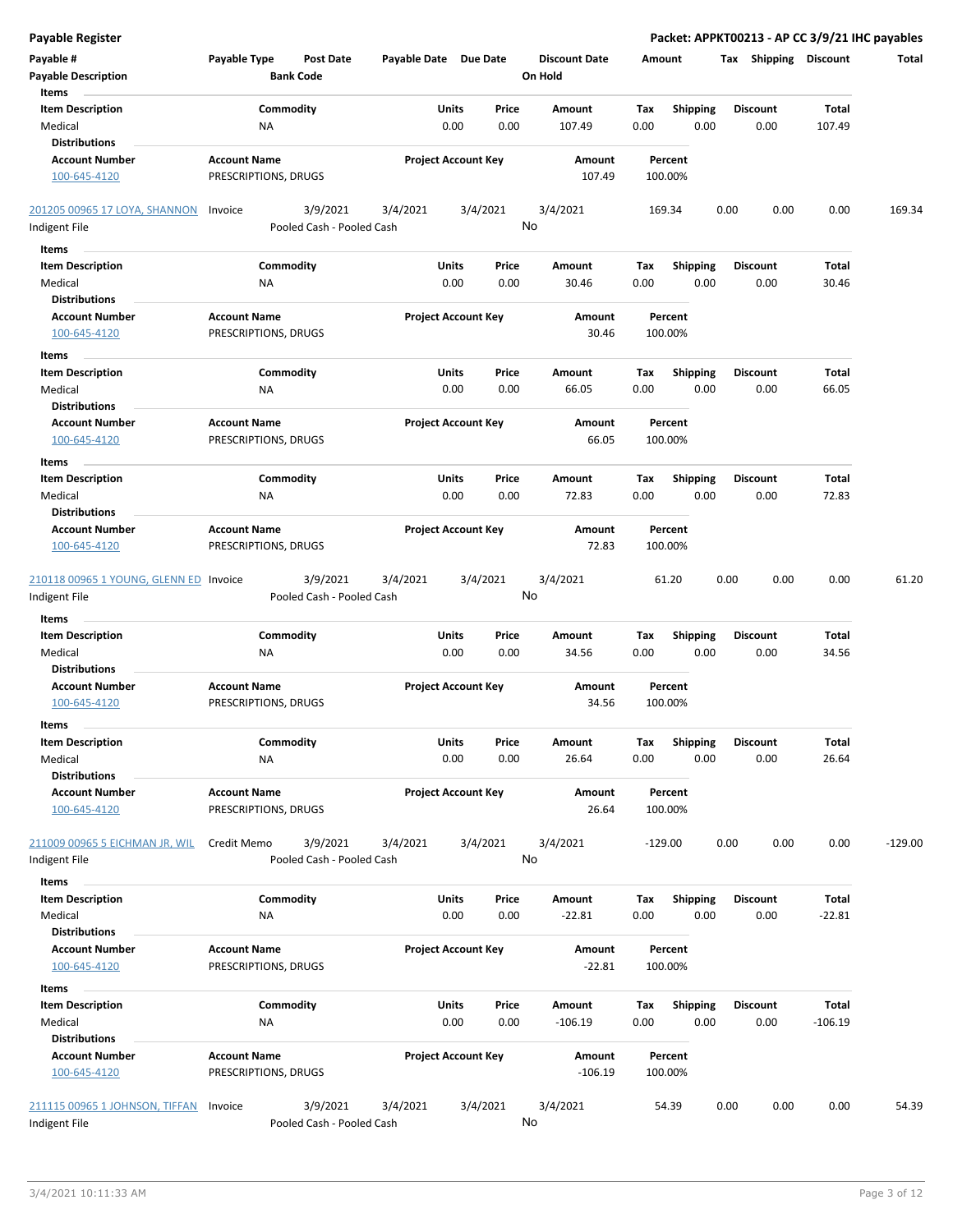|  |  | Payable Register |  |
|--|--|------------------|--|
|  |  |                  |  |

Packet: APPKT00213 - AP CC 3/9/21 IHC payables

| Payable #<br><b>Payable Description</b><br>Items              | Payable Type                                | Post Date<br><b>Bank Code</b>         | Payable Date Due Date |                                       | <b>Discount Date</b><br>On Hold | Amount      |                         | Tax Shipping            | Discount        | Total  |
|---------------------------------------------------------------|---------------------------------------------|---------------------------------------|-----------------------|---------------------------------------|---------------------------------|-------------|-------------------------|-------------------------|-----------------|--------|
| <b>Item Description</b><br>Medical                            | ΝA                                          | Commodity                             |                       | Price<br>Units<br>0.00<br>0.00        | Amount<br>12.94                 | Tax<br>0.00 | Shipping<br>0.00        | <b>Discount</b><br>0.00 | Total<br>12.94  |        |
| <b>Distributions</b><br><b>Account Number</b><br>100-645-4120 | <b>Account Name</b><br>PRESCRIPTIONS, DRUGS |                                       |                       | <b>Project Account Key</b>            | Amount<br>12.94                 |             | Percent<br>100.00%      |                         |                 |        |
| Items                                                         |                                             |                                       |                       |                                       |                                 |             |                         |                         |                 |        |
| <b>Item Description</b>                                       |                                             | Commodity                             |                       | Units<br>Price                        | Amount                          | Tax         | <b>Shipping</b>         | <b>Discount</b>         | Total           |        |
| Medical                                                       | ΝA                                          |                                       |                       | 0.00<br>0.00                          | 41.45                           | 0.00        | 0.00                    | 0.00                    | 41.45           |        |
| <b>Distributions</b><br><b>Account Number</b>                 | <b>Account Name</b>                         |                                       |                       | <b>Project Account Key</b>            | Amount                          |             | Percent                 |                         |                 |        |
| 100-645-4120                                                  | PRESCRIPTIONS, DRUGS                        |                                       |                       |                                       | 41.45                           |             | 100.00%                 |                         |                 |        |
| 211216 00965 3 CLEMENT, EUGENE Invoice                        |                                             | 3/9/2021                              | 3/4/2021              | 3/4/2021                              | 3/4/2021                        |             | 232.48                  | 0.00<br>0.00            | 0.00            | 232.48 |
| Indigent File                                                 |                                             | Pooled Cash - Pooled Cash             |                       |                                       | No                              |             |                         |                         |                 |        |
| Items                                                         |                                             |                                       |                       |                                       |                                 |             |                         |                         |                 |        |
| <b>Item Description</b>                                       |                                             | Commodity                             |                       | Units<br>Price                        | Amount                          | Tax         | <b>Shipping</b>         | <b>Discount</b>         | Total           |        |
| Medical                                                       | ΝA                                          |                                       |                       | 0.00<br>0.00                          | 111.02                          | 0.00        | 0.00                    | 0.00                    | 111.02          |        |
| <b>Distributions</b><br><b>Account Number</b><br>100-645-4120 | <b>Account Name</b><br>PRESCRIPTIONS, DRUGS |                                       |                       | <b>Project Account Key</b>            | Amount<br>111.02                |             | Percent<br>100.00%      |                         |                 |        |
| Items                                                         |                                             |                                       |                       |                                       |                                 |             |                         |                         |                 |        |
| Item Description<br>Medical                                   | ΝA                                          | Commodity                             |                       | Units<br>Price<br>0.00<br>0.00        | Amount<br>121.46                | Tax<br>0.00 | <b>Shipping</b><br>0.00 | <b>Discount</b><br>0.00 | Total<br>121.46 |        |
| <b>Distributions</b><br><b>Account Number</b>                 | <b>Account Name</b>                         |                                       |                       | <b>Project Account Key</b>            | Amount                          |             | Percent                 |                         |                 |        |
| 100-645-4120                                                  | PRESCRIPTIONS, DRUGS                        |                                       |                       |                                       | 121.46                          |             | 100.00%                 |                         |                 |        |
| 211217 00965 1 BOWEN, RONALD L Invoice<br>Indigent File       |                                             | 3/9/2021<br>Pooled Cash - Pooled Cash | 3/4/2021              | 3/4/2021                              | 3/4/2021<br>No                  |             | 13.79                   | 0.00<br>0.00            | 0.00            | 13.79  |
| Items                                                         |                                             |                                       |                       |                                       |                                 |             |                         |                         |                 |        |
| <b>Item Description</b><br>Medical                            | ΝA                                          | Commodity                             |                       | Units<br>Price<br>0.00<br>0.00        | Amount<br>13.79                 | Tax<br>0.00 | <b>Shipping</b><br>0.00 | <b>Discount</b><br>0.00 | Total<br>13.79  |        |
| <b>Distributions</b><br><b>Account Number</b><br>100-645-4120 | <b>Account Name</b><br>PRESCRIPTIONS, DRUGS |                                       |                       | <b>Project Account Key</b>            | Amount<br>13.79                 |             | Percent<br>100.00%      |                         |                 |        |
| 930026 00965 79 ROBERTS, MELIS<br>ndigent File                | Invoice                                     | 3/9/2021<br>Pooled Cash - Pooled Cash | 3/4/2021              | 3/4/2021                              | 3/4/2021<br>No                  |             | 87.96                   | 0.00<br>0.00            | 0.00            | 87.96  |
| Items                                                         |                                             |                                       |                       |                                       |                                 |             |                         |                         |                 |        |
| <b>Item Description</b><br>Medical                            | ΝA                                          | Commodity                             |                       | <b>Units</b><br>Price<br>0.00<br>0.00 | Amount<br>57.61                 | Tax<br>0.00 | <b>Shipping</b><br>0.00 | <b>Discount</b><br>0.00 | Total<br>57.61  |        |
| <b>Distributions</b><br><b>Account Number</b><br>100-645-4120 | <b>Account Name</b><br>PRESCRIPTIONS, DRUGS |                                       |                       | <b>Project Account Key</b>            | Amount<br>57.61                 |             | Percent<br>100.00%      |                         |                 |        |
| Items                                                         |                                             |                                       |                       |                                       |                                 |             |                         |                         |                 |        |
| <b>Item Description</b>                                       |                                             | Commodity                             |                       | Units<br>Price                        | Amount                          | Tax         | <b>Shipping</b>         | <b>Discount</b>         | Total           |        |
| Medical                                                       | ΝA                                          |                                       |                       | 0.00<br>0.00                          | 19.33                           | 0.00        | 0.00                    | 0.00                    | 19.33           |        |
| <b>Distributions</b>                                          |                                             |                                       |                       |                                       |                                 |             |                         |                         |                 |        |
| <b>Account Number</b><br>100-645-4120                         | <b>Account Name</b><br>PRESCRIPTIONS, DRUGS |                                       |                       | <b>Project Account Key</b>            | Amount<br>19.33                 |             | Percent<br>100.00%      |                         |                 |        |
| Items                                                         |                                             |                                       |                       |                                       |                                 |             |                         |                         |                 |        |
| <b>Item Description</b>                                       |                                             | Commodity                             |                       | Units<br>Price                        | Amount                          | Tax         | <b>Shipping</b>         | <b>Discount</b>         | Total           |        |
| Medical<br><b>Distributions</b>                               | NA                                          |                                       |                       | 0.00<br>0.00                          | 11.02                           | 0.00        | 0.00                    | 0.00                    | 11.02           |        |
| <b>Account Number</b><br>100-645-4120                         | <b>Account Name</b><br>PRESCRIPTIONS, DRUGS |                                       |                       | <b>Project Account Key</b>            | Amount<br>11.02                 |             | Percent<br>100.00%      |                         |                 |        |

**Vendor:** 01206 - DERMATOLOGY ASSOC OF DENISON **Vendor Total: 71.93**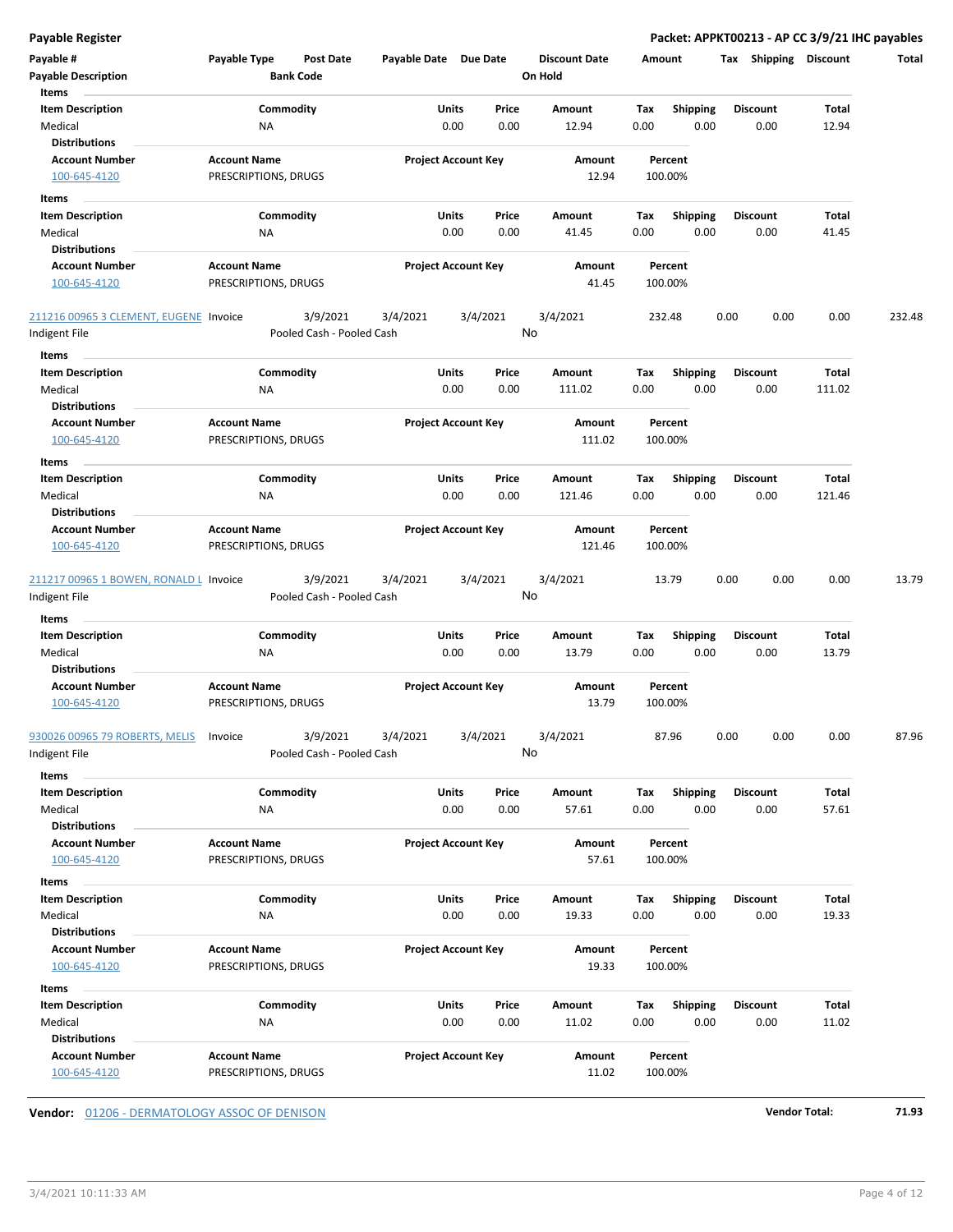| Payable Register                                        |                                         |                                       |              |                            |                 |                                 |             |                    |                         |      |                         | Packet: APPKT00213 - AP CC 3/9/21 IHC payables |          |
|---------------------------------------------------------|-----------------------------------------|---------------------------------------|--------------|----------------------------|-----------------|---------------------------------|-------------|--------------------|-------------------------|------|-------------------------|------------------------------------------------|----------|
| Payable #<br><b>Payable Description</b>                 | Payable Type                            | Post Date<br><b>Bank Code</b>         | Payable Date |                            | <b>Due Date</b> | <b>Discount Date</b><br>On Hold |             | Amount             |                         |      | Tax Shipping Discount   |                                                | Total    |
| SO15160 01206 3 WILBURN, JAMES Invoice<br>Indigent File |                                         | 3/9/2021<br>Pooled Cash - Pooled Cash | 3/4/2021     |                            | 3/4/2021        | 3/4/2021<br>No                  |             | 71.93              |                         | 0.00 | 0.00                    | 0.00                                           | 71.93    |
| Items                                                   |                                         |                                       |              |                            |                 |                                 |             |                    |                         |      |                         |                                                |          |
| <b>Item Description</b><br>Medical                      |                                         | Commodity<br>ΝA                       |              | Units<br>0.00              | Price<br>0.00   | Amount<br>71.93                 | Tax<br>0.00 |                    | <b>Shipping</b><br>0.00 |      | <b>Discount</b><br>0.00 | Total<br>71.93                                 |          |
| <b>Distributions</b>                                    |                                         |                                       |              |                            |                 |                                 |             |                    |                         |      |                         |                                                |          |
| <b>Account Number</b><br>100-565-4050                   | <b>Account Name</b><br>PRISONER MEDICAL |                                       |              | <b>Project Account Key</b> |                 | Amount<br>71.93                 |             | Percent<br>100.00% |                         |      |                         |                                                |          |
| Vendor: 01170 - GPS ANESTHESIA AND PAIN MGMT            |                                         |                                       |              |                            |                 |                                 |             |                    |                         |      | <b>Vendor Total:</b>    |                                                | 190.12   |
| 211114 01170 3 SCOTT, MARK BRI<br>Indigent File         | Invoice                                 | 3/9/2021<br>Pooled Cash - Pooled Cash | 3/4/2021     |                            | 3/4/2021        | 3/4/2021<br>No                  |             | 135.06             |                         | 0.00 | 0.00                    | 0.00                                           | 135.06   |
| Items                                                   |                                         |                                       |              |                            |                 |                                 |             |                    |                         |      |                         |                                                |          |
| <b>Item Description</b>                                 |                                         | Commodity                             |              | Units                      | Price           | Amount                          | Tax         |                    | <b>Shipping</b>         |      | <b>Discount</b>         | Total                                          |          |
| Medical                                                 |                                         | ΝA                                    |              | 0.00                       | 0.00            | 135.06                          | 0.00        |                    | 0.00                    |      | 0.00                    | 135.06                                         |          |
| <b>Distributions</b><br><b>Account Number</b>           | <b>Account Name</b>                     |                                       |              | <b>Project Account Key</b> |                 | Amount                          |             | Percent            |                         |      |                         |                                                |          |
| 100-645-4110                                            |                                         | PHYSICIAN, NON-EMERGENCY              |              |                            |                 | 135.06                          |             | 100.00%            |                         |      |                         |                                                |          |
| <u>211114 01170 4 SCOTT, MARK BRI</u><br>Indigent File  | Invoice                                 | 3/9/2021<br>Pooled Cash - Pooled Cash | 3/4/2021     |                            | 3/4/2021        | 3/4/2021<br>No                  |             | 55.06              |                         | 0.00 | 0.00                    | 0.00                                           | 55.06    |
| Items                                                   |                                         |                                       |              |                            |                 |                                 |             |                    |                         |      |                         |                                                |          |
| <b>Item Description</b>                                 |                                         | Commodity                             |              | Units                      | Price           | Amount                          | Tax         |                    | <b>Shipping</b>         |      | <b>Discount</b>         | Total                                          |          |
| Medical                                                 |                                         | NA                                    |              | 0.00                       | 0.00            | 55.06                           | 0.00        |                    | 0.00                    |      | 0.00                    | 55.06                                          |          |
| <b>Distributions</b>                                    |                                         |                                       |              |                            |                 |                                 |             |                    |                         |      |                         |                                                |          |
| <b>Account Number</b>                                   | <b>Account Name</b>                     |                                       |              | <b>Project Account Key</b> |                 | Amount                          |             | Percent            |                         |      |                         |                                                |          |
| 100-645-4110                                            |                                         | PHYSICIAN, NON-EMERGENCY              |              |                            |                 | 55.06                           |             | 100.00%            |                         |      |                         |                                                |          |
| <b>Vendor:</b> 01107 - HUNT REGIONAL MEDICAL CENTER     |                                         |                                       |              |                            |                 |                                 |             |                    |                         |      | <b>Vendor Total:</b>    |                                                | 5,423.37 |
| 211006 01107 5 MOOMJIAN, KAI O Invoice                  |                                         | 3/9/2021                              | 3/4/2021     |                            | 3/4/2021        | 3/4/2021                        |             | 21.70              |                         | 0.00 | 0.00                    | 0.00                                           | 21.70    |
| Indigent File<br>Items                                  |                                         | Pooled Cash - Pooled Cash             |              |                            |                 | No                              |             |                    |                         |      |                         |                                                |          |
| <b>Item Description</b>                                 |                                         | Commodity                             |              | Units                      | Price           | Amount                          | Tax         |                    | <b>Shipping</b>         |      | <b>Discount</b>         | Total                                          |          |
| Medical                                                 |                                         | ΝA                                    |              | 0.00                       | 0.00            | 21.70                           | 0.00        |                    | 0.00                    |      | 0.00                    | 21.70                                          |          |
| <b>Distributions</b><br><b>Account Number</b>           | <b>Account Name</b>                     |                                       |              | <b>Project Account Key</b> |                 | Amount                          |             | Percent            |                         |      |                         |                                                |          |
| 100-645-4140                                            |                                         | HOSPITAL, OUTPATIENT                  |              |                            |                 | 21.70                           |             | 100.00%            |                         |      |                         |                                                |          |
| 211007 01107 1 STAILEY, POLLY<br>Indigent File          | Invoice                                 | 3/9/2021<br>Pooled Cash - Pooled Cash | 3/4/2021     |                            | 3/4/2021        | 3/4/2021<br>No                  | 5,401.67    |                    |                         | 0.00 | 0.00                    | 0.00                                           | 5,401.67 |
| Items                                                   |                                         |                                       |              |                            |                 |                                 |             |                    |                         |      |                         |                                                |          |
| <b>Item Description</b><br>Medical                      |                                         | Commodity<br>ΝA                       |              | Units<br>0.00              | Price<br>0.00   | Amount<br>5,401.67              | Tax<br>0.00 |                    | <b>Shipping</b><br>0.00 |      | <b>Discount</b><br>0.00 | Total<br>5,401.67                              |          |
| <b>Distributions</b>                                    |                                         |                                       |              |                            |                 |                                 |             |                    |                         |      |                         |                                                |          |
| <b>Account Number</b><br>100-645-4130                   | <b>Account Name</b>                     | HOSPITAL, INPATIENT                   |              | <b>Project Account Key</b> |                 | Amount<br>5,401.67              |             | Percent<br>100.00% |                         |      |                         |                                                |          |
| Vendor: 01185 - HUNT REGIONAL MEDICAL PARTNERS          |                                         |                                       |              |                            |                 |                                 |             |                    |                         |      | <b>Vendor Total:</b>    |                                                | 33.27    |
| 211115 01185 2 JOHNSON, TIFFAN Invoice                  |                                         | 3/9/2021                              | 3/4/2021     |                            | 3/4/2021        | 3/4/2021                        |             | 33.27              |                         | 0.00 | 0.00                    | 0.00                                           | 33.27    |
| Indigent File                                           |                                         | Pooled Cash - Pooled Cash             |              |                            |                 | No                              |             |                    |                         |      |                         |                                                |          |
| Items                                                   |                                         |                                       |              |                            |                 |                                 |             |                    |                         |      |                         |                                                |          |
| <b>Item Description</b>                                 |                                         | Commodity                             |              | Units                      | Price           | Amount                          | Tax         |                    | <b>Shipping</b>         |      | <b>Discount</b>         | Total                                          |          |
| Medical                                                 |                                         | ΝA                                    |              | 0.00                       | 0.00            | 33.27                           | 0.00        |                    | 0.00                    |      | 0.00                    | 33.27                                          |          |
| <b>Distributions</b><br><b>Account Number</b>           | <b>Account Name</b>                     |                                       |              | <b>Project Account Key</b> |                 | Amount                          |             | Percent            |                         |      |                         |                                                |          |
| 100-645-4110                                            |                                         | PHYSICIAN, NON-EMERGENCY              |              |                            |                 | 33.27                           |             | 100.00%            |                         |      |                         |                                                |          |

**Vendor:**  $\underline{00510 - LABORATORY CORP. OF AMERICA}$  **565.39**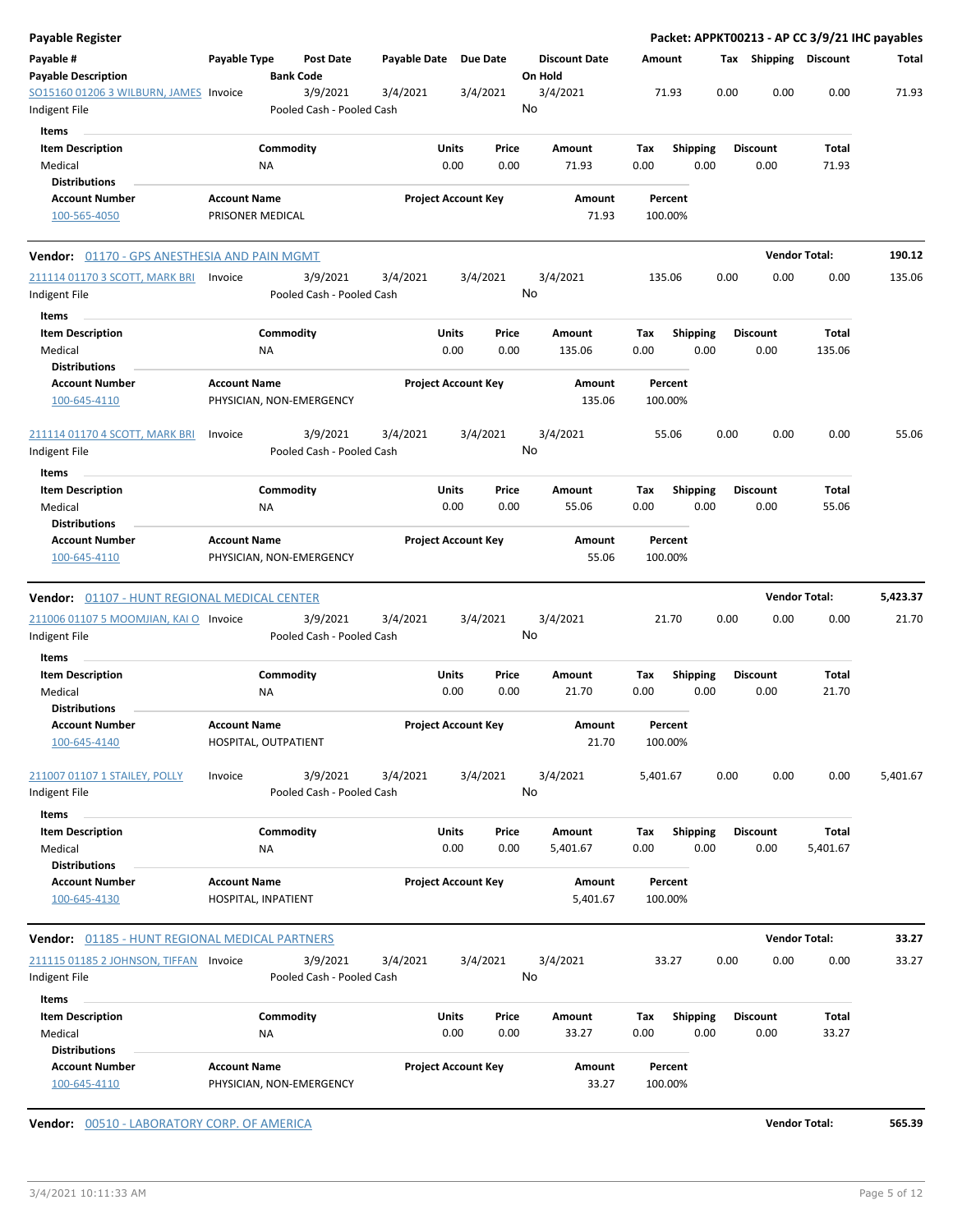| Payable Register                                |                                         |                                       |                       |                            |                                 |             |                    |      |                       |        | Packet: APPKT00213 - AP CC 3/9/21 IHC payables |
|-------------------------------------------------|-----------------------------------------|---------------------------------------|-----------------------|----------------------------|---------------------------------|-------------|--------------------|------|-----------------------|--------|------------------------------------------------|
| Payable #<br><b>Payable Description</b>         | Payable Type                            | <b>Post Date</b><br><b>Bank Code</b>  | Payable Date Due Date |                            | <b>Discount Date</b><br>On Hold |             | Amount             |      | Tax Shipping Discount |        | Total                                          |
| 200710 00510 1 LOYA, JERRY CIS<br>Indigent File | Invoice                                 | 3/9/2021<br>Pooled Cash - Pooled Cash | 3/4/2021              | 3/4/2021                   | 3/4/2021<br>No                  |             | 100.00             | 0.00 | 0.00                  | 0.00   | 100.00                                         |
| Items                                           |                                         |                                       |                       |                            |                                 |             |                    |      |                       |        |                                                |
| <b>Item Description</b>                         |                                         | Commodity                             |                       | Units<br>Price             | Amount                          | Tax         | <b>Shipping</b>    |      | <b>Discount</b>       | Total  |                                                |
| Medical                                         | ΝA                                      |                                       |                       | 0.00<br>0.00               | 75.00                           | 0.00        | 0.00               |      | 0.00                  | 75.00  |                                                |
| <b>Distributions</b>                            |                                         |                                       |                       |                            |                                 |             |                    |      |                       |        |                                                |
| <b>Account Number</b>                           | <b>Account Name</b>                     |                                       |                       | <b>Project Account Key</b> | Amount                          |             | Percent            |      |                       |        |                                                |
| 100-645-4150                                    | LABORATORY/X-RAY                        |                                       |                       |                            |                                 | 75.00       | 100.00%            |      |                       |        |                                                |
| Items                                           |                                         |                                       |                       |                            |                                 |             |                    |      |                       |        |                                                |
| <b>Item Description</b>                         |                                         | Commodity                             |                       | Units<br>Price             | Amount                          | Тах         | Shipping           |      | <b>Discount</b>       | Total  |                                                |
| Medical                                         | <b>NA</b>                               |                                       |                       | 0.00<br>0.00               | 25.00                           | 0.00        | 0.00               |      | 0.00                  | 25.00  |                                                |
| <b>Distributions</b>                            |                                         |                                       |                       |                            |                                 |             |                    |      |                       |        |                                                |
| <b>Account Number</b><br>100-645-4150           | <b>Account Name</b><br>LABORATORY/X-RAY |                                       |                       | <b>Project Account Key</b> | Amount                          | 25.00       | Percent<br>100.00% |      |                       |        |                                                |
| 210118 00510 1 YOUNG, GLENN ED Invoice          |                                         | 3/9/2021                              | 3/4/2021              | 3/4/2021                   | 3/4/2021<br>No                  |             | 280.26             | 0.00 | 0.00                  | 0.00   | 280.26                                         |
| Indigent File<br>Items                          |                                         | Pooled Cash - Pooled Cash             |                       |                            |                                 |             |                    |      |                       |        |                                                |
| <b>Item Description</b>                         |                                         | Commodity                             |                       | Units<br>Price             | Amount                          | Tax         | <b>Shipping</b>    |      | <b>Discount</b>       | Total  |                                                |
| Medical                                         | <b>NA</b>                               |                                       |                       | 0.00<br>0.00               | 39.98                           | 0.00        | 0.00               |      | 0.00                  | 39.98  |                                                |
| <b>Distributions</b>                            |                                         |                                       |                       |                            |                                 |             |                    |      |                       |        |                                                |
| <b>Account Number</b>                           | <b>Account Name</b>                     |                                       |                       | <b>Project Account Key</b> | Amount                          |             | Percent            |      |                       |        |                                                |
| 100-645-4150                                    | LABORATORY/X-RAY                        |                                       |                       |                            |                                 | 39.98       | 100.00%            |      |                       |        |                                                |
| Items                                           |                                         |                                       |                       |                            |                                 |             |                    |      |                       |        |                                                |
| <b>Item Description</b>                         | NA                                      | Commodity                             |                       | Units<br>Price<br>0.00     | Amount                          | Tax<br>0.00 | <b>Shipping</b>    |      | <b>Discount</b>       | Total  |                                                |
| Medical<br><b>Distributions</b>                 |                                         |                                       |                       | 0.00                       | 240.28                          |             | 0.00               |      | 0.00                  | 240.28 |                                                |
| <b>Account Number</b>                           | <b>Account Name</b>                     |                                       |                       | <b>Project Account Key</b> | Amount                          |             | Percent            |      |                       |        |                                                |
| 100-645-4150                                    | LABORATORY/X-RAY                        |                                       |                       |                            | 240.28                          |             | 100.00%            |      |                       |        |                                                |
| 210119 00510 1 HERNANDEZ, MIST Invoice          |                                         | 3/9/2021                              | 3/4/2021              | 3/4/2021                   | 3/4/2021                        |             | 61.11              | 0.00 | 0.00                  | 0.00   | 61.11                                          |
| Indigent File                                   |                                         | Pooled Cash - Pooled Cash             |                       |                            | No                              |             |                    |      |                       |        |                                                |
| Items                                           |                                         |                                       |                       |                            |                                 |             |                    |      |                       |        |                                                |
| <b>Item Description</b>                         |                                         | Commodity                             |                       | Units<br>Price             | Amount                          | Tax         | <b>Shipping</b>    |      | Discount              | Total  |                                                |
| Medical<br><b>Distributions</b>                 | ΝA                                      |                                       |                       | 0.00<br>0.00               | 8.42                            | 0.00        | 0.00               |      | 0.00                  | 8.42   |                                                |
| <b>Account Number</b>                           | <b>Account Name</b>                     |                                       |                       | <b>Project Account Key</b> | Amount                          |             | Percent            |      |                       |        |                                                |
| 100-645-4150                                    | LABORATORY/X-RAY                        |                                       |                       |                            |                                 | 8.42        | 100.00%            |      |                       |        |                                                |
| Items                                           |                                         |                                       |                       |                            |                                 |             |                    |      |                       |        |                                                |
| <b>Item Description</b>                         |                                         | Commodity                             |                       | Units<br>Price             | Amount                          | Tax         | <b>Shipping</b>    |      | <b>Discount</b>       | Total  |                                                |
| Medical                                         | NA                                      |                                       |                       | 0.00<br>0.00               | 31.13                           | 0.00        | 0.00               |      | 0.00                  | 31.13  |                                                |
| <b>Distributions</b>                            |                                         |                                       |                       |                            |                                 |             |                    |      |                       |        |                                                |
| <b>Account Number</b>                           | <b>Account Name</b>                     |                                       |                       | <b>Project Account Key</b> | Amount                          |             | Percent            |      |                       |        |                                                |
| 100-645-4150                                    | LABORATORY/X-RAY                        |                                       |                       |                            |                                 | 31.13       | 100.00%            |      |                       |        |                                                |
| Items                                           |                                         |                                       |                       |                            |                                 |             |                    |      |                       |        |                                                |
| <b>Item Description</b>                         |                                         | Commodity                             |                       | Units<br>Price             | Amount                          | Tax         | <b>Shipping</b>    |      | <b>Discount</b>       | Total  |                                                |
| Medical                                         | <b>NA</b>                               |                                       |                       | 0.00<br>0.00               | 12.50                           | 0.00        | 0.00               |      | 0.00                  | 12.50  |                                                |
| <b>Distributions</b>                            |                                         |                                       |                       |                            |                                 |             |                    |      |                       |        |                                                |
| <b>Account Number</b>                           | <b>Account Name</b>                     |                                       |                       | <b>Project Account Key</b> | Amount                          |             | Percent            |      |                       |        |                                                |
| 100-645-4150                                    | LABORATORY/X-RAY                        |                                       |                       |                            |                                 | 12.50       | 100.00%            |      |                       |        |                                                |
| Items                                           |                                         |                                       |                       |                            |                                 |             |                    |      |                       |        |                                                |
| <b>Item Description</b>                         |                                         | Commodity                             |                       | Units<br>Price             | Amount                          | Tax         | <b>Shipping</b>    |      | <b>Discount</b>       | Total  |                                                |
| Medical                                         | ΝA                                      |                                       |                       | 0.00<br>0.00               | 9.06                            | 0.00        | 0.00               |      | 0.00                  | 9.06   |                                                |
| <b>Distributions</b><br><b>Account Number</b>   | <b>Account Name</b>                     |                                       |                       | <b>Project Account Key</b> | Amount                          |             | Percent            |      |                       |        |                                                |
| 100-645-4150                                    | LABORATORY/X-RAY                        |                                       |                       |                            |                                 | 9.06        | 100.00%            |      |                       |        |                                                |
| 211217 00510 1 BOWEN, RONALD L Invoice          |                                         | 3/9/2021                              | 3/4/2021              | 3/4/2021                   | 3/4/2021                        |             | 61.11              | 0.00 | 0.00                  | 0.00   | 61.11                                          |
| Indigent File                                   |                                         | Pooled Cash - Pooled Cash             |                       |                            | No                              |             |                    |      |                       |        |                                                |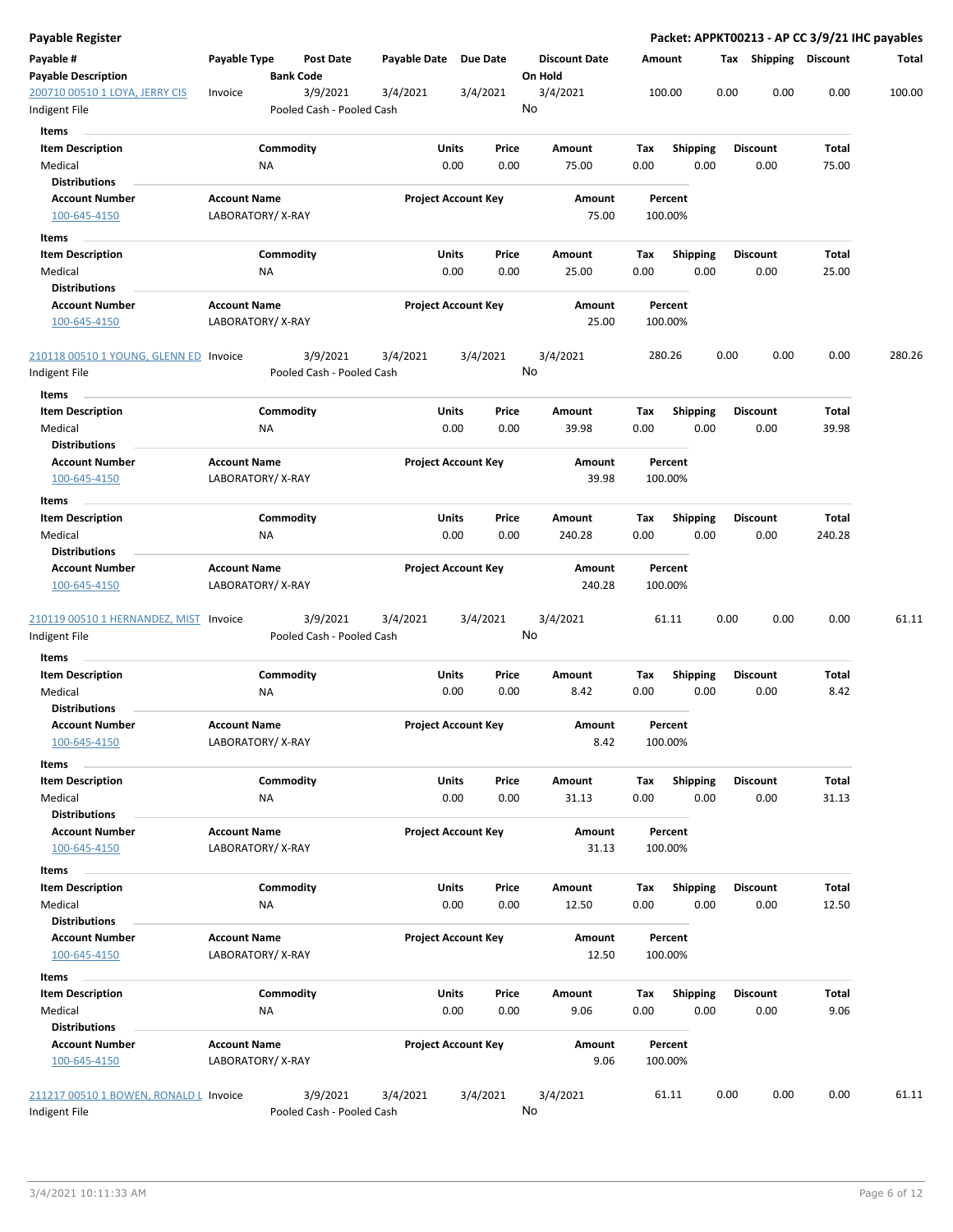**Payable Register Packet: APPKT00213 - AP CC 3/9/21 IHC payables**

| Payable #<br><b>Payable Description</b>                             | Payable Type                            | Post Date<br><b>Bank Code</b>         | Payable Date Due Date |                            | <b>Discount Date</b><br>On Hold |             | Amount                  | Shipping<br>Tax         | <b>Discount</b> | Total |
|---------------------------------------------------------------------|-----------------------------------------|---------------------------------------|-----------------------|----------------------------|---------------------------------|-------------|-------------------------|-------------------------|-----------------|-------|
| Items<br><b>Item Description</b><br>Medical                         | <b>NA</b>                               | Commodity                             | Units                 | Price<br>0.00<br>0.00      | Amount<br>8.42                  | Tax<br>0.00 | <b>Shipping</b><br>0.00 | <b>Discount</b><br>0.00 | Total<br>8.42   |       |
| <b>Distributions</b><br><b>Account Number</b><br>100-645-4150       | <b>Account Name</b><br>LABORATORY/X-RAY |                                       |                       | <b>Project Account Key</b> | Amount<br>8.42                  |             | Percent<br>100.00%      |                         |                 |       |
| Items                                                               |                                         |                                       |                       |                            |                                 |             |                         |                         |                 |       |
| <b>Item Description</b><br>Medical<br><b>Distributions</b>          | ΝA                                      | Commodity                             | Units                 | Price<br>0.00<br>0.00      | Amount<br>31.13                 | Тах<br>0.00 | <b>Shipping</b><br>0.00 | Discount<br>0.00        | Total<br>31.13  |       |
| <b>Account Number</b><br>100-645-4150                               | <b>Account Name</b><br>LABORATORY/X-RAY |                                       |                       | <b>Project Account Key</b> | Amount<br>31.13                 |             | Percent<br>100.00%      |                         |                 |       |
| Items<br><b>Item Description</b>                                    |                                         | Commodity                             | Units                 | Price                      | Amount                          | Tax         | <b>Shipping</b>         | <b>Discount</b>         | Total           |       |
| Medical<br><b>Distributions</b>                                     | ΝA                                      |                                       |                       | 0.00<br>0.00               | 12.50                           | 0.00        | 0.00                    | 0.00                    | 12.50           |       |
| <b>Account Number</b><br>100-645-4150                               | <b>Account Name</b><br>LABORATORY/X-RAY |                                       |                       | <b>Project Account Key</b> | Amount<br>12.50                 |             | Percent<br>100.00%      |                         |                 |       |
| Items<br><b>Item Description</b><br>Medical                         | ΝA                                      | Commodity                             | Units                 | Price<br>0.00<br>0.00      | Amount<br>9.06                  | Tax<br>0.00 | <b>Shipping</b><br>0.00 | <b>Discount</b><br>0.00 | Total<br>9.06   |       |
| <b>Distributions</b>                                                |                                         |                                       |                       |                            |                                 |             |                         |                         |                 |       |
| <b>Account Number</b><br>100-645-4150                               | <b>Account Name</b><br>LABORATORY/X-RAY |                                       |                       | <b>Project Account Key</b> | Amount<br>9.06                  |             | Percent<br>100.00%      |                         |                 |       |
| 930026 00510 4 ROBERTS, MELISS<br>Indigent File                     | Invoice                                 | 3/9/2021<br>Pooled Cash - Pooled Cash | 3/4/2021              | 3/4/2021                   | 3/4/2021<br>No                  |             | 62.91                   | 0.00<br>0.00            | 0.00            | 62.91 |
| Items<br><b>Item Description</b>                                    |                                         | Commodity                             | Units                 | Price                      | Amount                          | Tax         | <b>Shipping</b>         | <b>Discount</b>         | Total           |       |
| Medical<br>Distributions                                            | <b>NA</b>                               |                                       |                       | 0.00<br>0.00               | 31.13                           | 0.00        | 0.00                    | 0.00                    | 31.13           |       |
| <b>Account Number</b><br>100-645-4150                               | <b>Account Name</b><br>LABORATORY/X-RAY |                                       |                       | <b>Project Account Key</b> | Amount<br>31.13                 |             | Percent<br>100.00%      |                         |                 |       |
| Items<br><b>Item Description</b>                                    |                                         | Commodity                             | Units                 | Price                      | Amount                          | Тах         | <b>Shipping</b>         | <b>Discount</b>         | Total           |       |
| Medical<br><b>Distributions</b>                                     | ΝA                                      |                                       |                       | 0.00<br>0.00               | 12.50                           | 0.00        | 0.00                    | 0.00                    | 12.50           |       |
| <b>Account Number</b><br>100-645-4150                               | <b>Account Name</b><br>LABORATORY/X-RAY |                                       |                       | <b>Project Account Key</b> | Amount<br>12.50                 |             | Percent<br>100.00%      |                         |                 |       |
| Items<br><b>Item Description</b><br>Medical<br><b>Distributions</b> | NA                                      | Commodity                             | Units                 | Price<br>0.00<br>0.00      | Amount<br>5.39                  | Tax<br>0.00 | <b>Shipping</b><br>0.00 | <b>Discount</b><br>0.00 | Total<br>5.39   |       |
| <b>Account Number</b><br>100-645-4150                               | <b>Account Name</b><br>LABORATORY/X-RAY |                                       |                       | <b>Project Account Key</b> | Amount<br>5.39                  |             | Percent<br>100.00%      |                         |                 |       |
| Items<br><b>Item Description</b>                                    |                                         | Commodity                             | Units                 | Price                      | Amount                          | Tax         | <b>Shipping</b>         | <b>Discount</b>         | Total           |       |
| Medical<br><b>Distributions</b>                                     | NA                                      |                                       |                       | 0.00<br>0.00               | 4.83                            | 0.00        | 0.00                    | 0.00                    | 4.83            |       |
| <b>Account Number</b><br>100-645-4150                               | <b>Account Name</b><br>LABORATORY/X-RAY |                                       |                       | <b>Project Account Key</b> | Amount<br>4.83                  |             | Percent<br>100.00%      |                         |                 |       |
| Items                                                               |                                         |                                       |                       |                            |                                 |             |                         |                         |                 |       |
| <b>Item Description</b><br>Medical<br><b>Distributions</b>          | <b>NA</b>                               | Commodity                             | Units                 | Price<br>0.00<br>0.00      | Amount<br>9.06                  | Tax<br>0.00 | <b>Shipping</b><br>0.00 | <b>Discount</b><br>0.00 | Total<br>9.06   |       |
| <b>Account Number</b><br>100-645-4150                               | <b>Account Name</b><br>LABORATORY/X-RAY |                                       |                       | <b>Project Account Key</b> | Amount<br>9.06                  |             | Percent<br>100.00%      |                         |                 |       |

**Vendor:** 00029 - PARIS REGIONAL MEDICAL CENTER **Vendor Total: 157.18**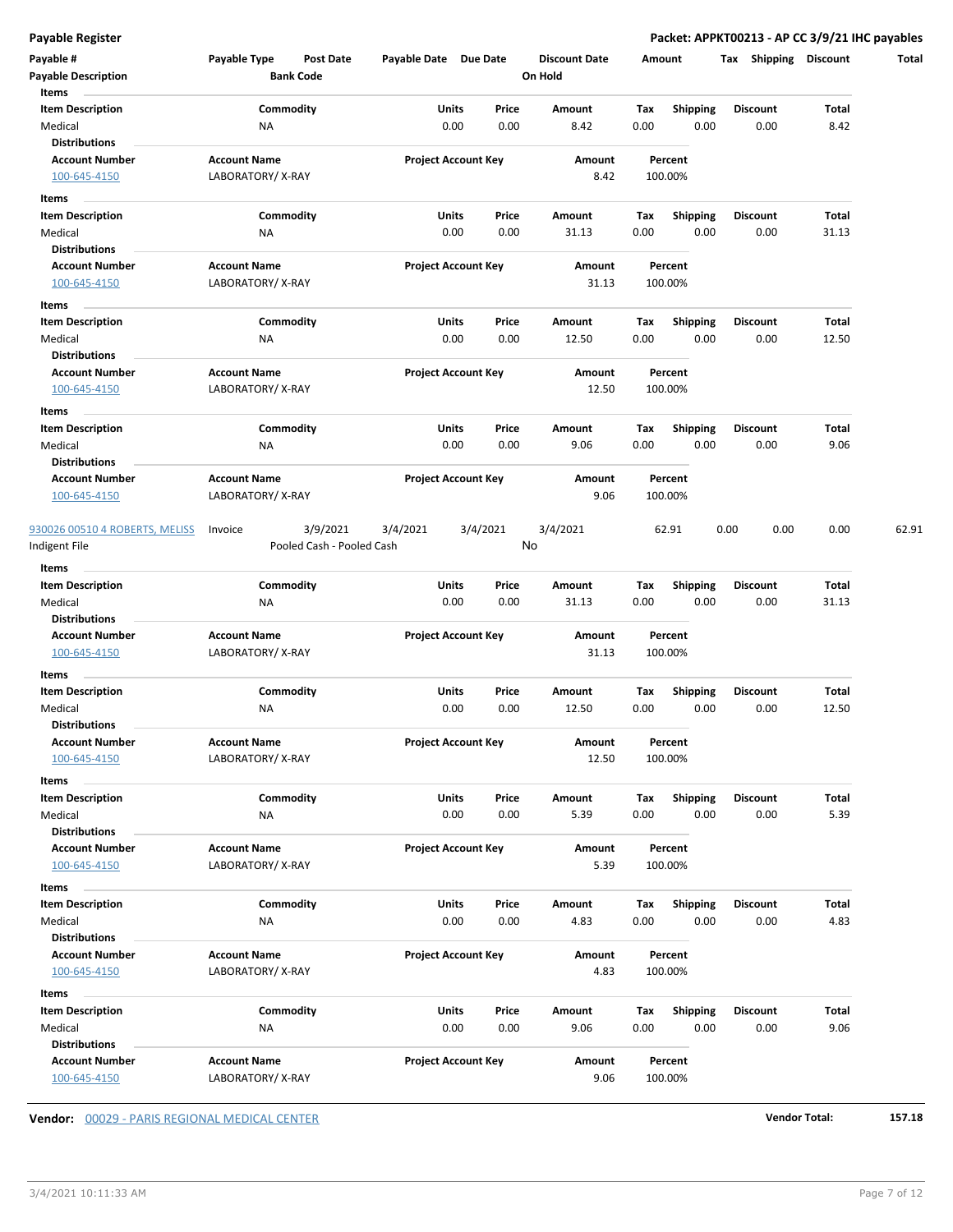| <b>Payable Register</b>                                 |                     |                          |                                       |              |       |                            |    |                                 |             |                    |                         |      |                       | Packet: APPKT00213 - AP CC 3/9/21 IHC payables |        |
|---------------------------------------------------------|---------------------|--------------------------|---------------------------------------|--------------|-------|----------------------------|----|---------------------------------|-------------|--------------------|-------------------------|------|-----------------------|------------------------------------------------|--------|
| Payable #<br><b>Payable Description</b>                 | Payable Type        | <b>Bank Code</b>         | <b>Post Date</b>                      | Payable Date |       | <b>Due Date</b>            |    | <b>Discount Date</b><br>On Hold | Amount      |                    |                         |      | Tax Shipping Discount |                                                | Total  |
| 201003 00029 9 PETTY, SHEKEDRA<br>Indigent File         | Invoice             |                          | 3/9/2021<br>Pooled Cash - Pooled Cash | 3/4/2021     |       | 3/4/2021                   | No | 3/4/2021                        | 157.18      |                    |                         | 0.00 | 0.00                  | 0.00                                           | 157.18 |
| Items                                                   |                     |                          |                                       |              |       |                            |    |                                 |             |                    |                         |      |                       |                                                |        |
| <b>Item Description</b>                                 |                     | Commodity                |                                       |              | Units | Price                      |    | Amount                          | Tax         |                    | Shipping                |      | <b>Discount</b>       | Total                                          |        |
| Medical                                                 |                     | ΝA                       |                                       |              | 0.00  | 0.00                       |    | 157.18                          | 0.00        |                    | 0.00                    |      | 0.00                  | 157.18                                         |        |
| <b>Distributions</b>                                    |                     |                          |                                       |              |       |                            |    |                                 |             |                    |                         |      |                       |                                                |        |
| <b>Account Number</b>                                   | <b>Account Name</b> |                          |                                       |              |       | <b>Project Account Key</b> |    | Amount                          |             | Percent            |                         |      |                       |                                                |        |
| 100-645-4140                                            |                     | HOSPITAL, OUTPATIENT     |                                       |              |       |                            |    | 157.18                          | 100.00%     |                    |                         |      |                       |                                                |        |
| Vendor: 00220 - RED RIVER VALLEY RADIOLOGY AND          |                     |                          |                                       |              |       |                            |    |                                 |             |                    |                         |      | <b>Vendor Total:</b>  |                                                | 63.88  |
| 211006 00220 2 MOOMJIAN, KAI O Invoice<br>Indigent File |                     |                          | 3/9/2021<br>Pooled Cash - Pooled Cash | 3/4/2021     |       | 3/4/2021                   | No | 3/4/2021                        |             | 63.88              |                         | 0.00 | 0.00                  | 0.00                                           | 63.88  |
| Items                                                   |                     |                          |                                       |              |       |                            |    |                                 |             |                    |                         |      |                       |                                                |        |
| <b>Item Description</b>                                 |                     | Commodity                |                                       |              | Units | Price                      |    | Amount                          | Tax         |                    | <b>Shipping</b>         |      | <b>Discount</b>       | Total                                          |        |
| Medical                                                 |                     | <b>NA</b>                |                                       |              | 0.00  | 0.00                       |    | 63.88                           | 0.00        |                    | 0.00                    |      | 0.00                  | 63.88                                          |        |
| <b>Distributions</b>                                    |                     |                          |                                       |              |       |                            |    |                                 |             |                    |                         |      |                       |                                                |        |
| <b>Account Number</b><br>100-645-4110                   | <b>Account Name</b> | PHYSICIAN, NON-EMERGENCY |                                       |              |       | <b>Project Account Key</b> |    | Amount<br>63.88                 | 100.00%     | Percent            |                         |      |                       |                                                |        |
| Vendor: 01099 - RGB EYE ASSOCIATES                      |                     |                          |                                       |              |       |                            |    |                                 |             |                    |                         |      | <b>Vendor Total:</b>  |                                                | 524.77 |
| 211114 01099 2 SCOTT, MARK BRI<br>Indigent File         | Invoice             |                          | 3/9/2021<br>Pooled Cash - Pooled Cash | 3/4/2021     |       | 3/4/2021                   | No | 3/4/2021                        |             | 22.50              |                         | 0.00 | 0.00                  | 0.00                                           | 22.50  |
| Items                                                   |                     |                          |                                       |              |       |                            |    |                                 |             |                    |                         |      |                       |                                                |        |
| <b>Item Description</b>                                 |                     | Commodity                |                                       |              | Units | Price                      |    | Amount                          | Tax         |                    | <b>Shipping</b>         |      | <b>Discount</b>       | Total                                          |        |
| Medical                                                 |                     | ΝA                       |                                       |              | 0.00  | 0.00                       |    | 22.50                           | 0.00        |                    | 0.00                    |      | 0.00                  | 22.50                                          |        |
| <b>Distributions</b>                                    |                     |                          |                                       |              |       |                            |    |                                 |             |                    |                         |      |                       |                                                |        |
| <b>Account Number</b>                                   | <b>Account Name</b> |                          |                                       |              |       | <b>Project Account Key</b> |    | Amount                          |             | Percent            |                         |      |                       |                                                |        |
| 100-645-4110                                            |                     | PHYSICIAN, NON-EMERGENCY |                                       |              |       |                            |    | 22.50                           | 100.00%     |                    |                         |      |                       |                                                |        |
| 211114 01099 3 SCOTT, MARK BRI<br>Indigent File         | Invoice             |                          | 3/9/2021<br>Pooled Cash - Pooled Cash | 3/4/2021     |       | 3/4/2021                   | No | 3/4/2021                        | 502.27      |                    |                         | 0.00 | 0.00                  | 0.00                                           | 502.27 |
|                                                         |                     |                          |                                       |              |       |                            |    |                                 |             |                    |                         |      |                       |                                                |        |
| Items                                                   |                     |                          |                                       |              |       |                            |    |                                 |             |                    |                         |      |                       |                                                |        |
| <b>Item Description</b>                                 |                     | Commodity                |                                       |              | Units | Price                      |    | Amount                          | Tax         |                    | Shipping                |      | Discount              | Total                                          |        |
| Medical<br><b>Distributions</b>                         |                     | ΝA                       |                                       |              | 0.00  | 0.00                       |    | 502.27                          | 0.00        |                    | 0.00                    |      | 0.00                  | 502.27                                         |        |
|                                                         |                     |                          |                                       |              |       |                            |    |                                 |             |                    |                         |      |                       |                                                |        |
| <b>Account Number</b><br>100-645-4110                   | <b>Account Name</b> | PHYSICIAN, NON-EMERGENCY |                                       |              |       | <b>Project Account Key</b> |    | Amount<br>502.27                |             | Percent<br>100.00% |                         |      |                       |                                                |        |
| Vendor: 01200 - RICHMOND, HUNTER MD                     |                     |                          |                                       |              |       |                            |    |                                 |             |                    |                         |      | <b>Vendor Total:</b>  |                                                | 33.27  |
| 201205 01200 2 LOYA, SHANNON D Invoice                  |                     |                          | 3/9/2021                              | 3/4/2021     |       | 3/4/2021                   |    | 3/4/2021                        |             | 33.27              |                         | 0.00 | 0.00                  | 0.00                                           | 33.27  |
| Indigent File                                           |                     |                          | Pooled Cash - Pooled Cash             |              |       |                            | No |                                 |             |                    |                         |      |                       |                                                |        |
| Items                                                   |                     | Commodity                |                                       |              | Units | Price                      |    | <b>Amount</b>                   |             |                    |                         |      | <b>Discount</b>       | Total                                          |        |
| <b>Item Description</b><br>Medical                      |                     | NA                       |                                       |              | 0.00  | 0.00                       |    | 33.27                           | Tax<br>0.00 |                    | <b>Shipping</b><br>0.00 |      | 0.00                  | 33.27                                          |        |
| <b>Distributions</b>                                    |                     |                          |                                       |              |       |                            |    |                                 |             |                    |                         |      |                       |                                                |        |
| <b>Account Number</b>                                   | <b>Account Name</b> |                          |                                       |              |       | <b>Project Account Key</b> |    | Amount                          |             | Percent            |                         |      |                       |                                                |        |
| 100-645-4110                                            |                     | PHYSICIAN, NON-EMERGENCY |                                       |              |       |                            |    | 33.27                           |             | 100.00%            |                         |      |                       |                                                |        |
| Vendor: 00322 - SHERMAN RADIOLOGY ASSOCIATES            |                     |                          |                                       |              |       |                            |    |                                 |             |                    |                         |      | <b>Vendor Total:</b>  |                                                | 39.56  |
| 200709 00322 4 WALLACE, MARSH/ Invoice                  |                     |                          | 3/9/2021                              | 3/4/2021     |       | 3/4/2021                   |    | 3/4/2021                        |             | 6.95               |                         | 0.00 | 0.00                  | 0.00                                           | 6.95   |
| Indigent File                                           |                     |                          | Pooled Cash - Pooled Cash             |              |       |                            | No |                                 |             |                    |                         |      |                       |                                                |        |
| Items                                                   |                     |                          |                                       |              |       |                            |    |                                 |             |                    |                         |      |                       |                                                |        |
| <b>Item Description</b>                                 |                     | Commodity                |                                       |              | Units | Price                      |    | Amount                          | Tax         |                    | <b>Shipping</b>         |      | <b>Discount</b>       | Total                                          |        |
| Medical                                                 |                     | NA                       |                                       |              | 0.00  | 0.00                       |    | 6.95                            | 0.00        |                    | 0.00                    |      | 0.00                  | 6.95                                           |        |
| <b>Distributions</b><br><b>Account Number</b>           | <b>Account Name</b> |                          |                                       |              |       | <b>Project Account Key</b> |    | Amount                          |             | Percent            |                         |      |                       |                                                |        |
| 100-645-4110                                            |                     | PHYSICIAN, NON-EMERGENCY |                                       |              |       |                            |    | 6.95                            |             | 100.00%            |                         |      |                       |                                                |        |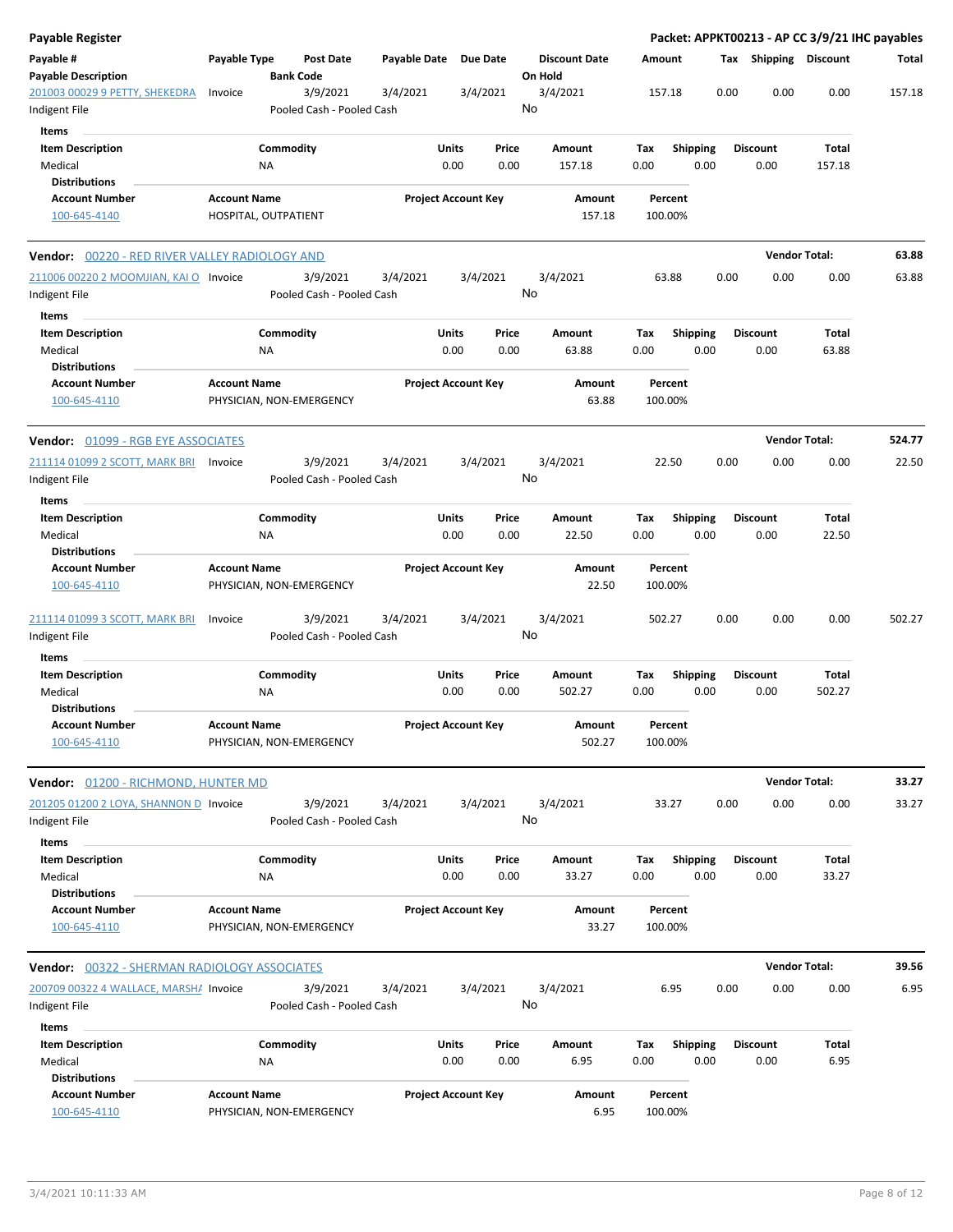| Payable Register                                   |                     |                                       |                       |                            |               |                                 |             |                         |      |                         | Packet: APPKT00213 - AP CC 3/9/21 IHC payables |          |
|----------------------------------------------------|---------------------|---------------------------------------|-----------------------|----------------------------|---------------|---------------------------------|-------------|-------------------------|------|-------------------------|------------------------------------------------|----------|
| Payable #<br><b>Payable Description</b>            | Payable Type        | <b>Post Date</b><br><b>Bank Code</b>  | Payable Date Due Date |                            |               | <b>Discount Date</b><br>On Hold | Amount      |                         |      | Tax Shipping Discount   |                                                | Total    |
| 211009 00322 1 EICHMAN JR, WIL<br>Indigent File    | Invoice             | 3/9/2021<br>Pooled Cash - Pooled Cash | 3/4/2021              | 3/4/2021                   |               | 3/4/2021<br>No                  |             | 8.29                    | 0.00 | 0.00                    | 0.00                                           | 8.29     |
|                                                    |                     |                                       |                       |                            |               |                                 |             |                         |      |                         |                                                |          |
| Items<br><b>Item Description</b><br>Medical        |                     | Commodity<br><b>NA</b>                |                       | Units<br>0.00              | Price<br>0.00 | Amount<br>8.29                  | Tax<br>0.00 | <b>Shipping</b><br>0.00 |      | <b>Discount</b><br>0.00 | Total<br>8.29                                  |          |
| <b>Distributions</b>                               |                     |                                       |                       |                            |               |                                 |             |                         |      |                         |                                                |          |
| <b>Account Number</b><br>100-645-4110              | <b>Account Name</b> | PHYSICIAN, NON-EMERGENCY              |                       | <b>Project Account Key</b> |               | Amount<br>8.29                  | 100.00%     | Percent                 |      |                         |                                                |          |
| SO10959 00322 1 ROSS, SHANNON Invoice              |                     | 3/9/2021                              | 3/4/2021              | 3/4/2021                   |               | 3/4/2021                        |             | 24.32                   | 0.00 | 0.00                    | 0.00                                           | 24.32    |
| Indigent File                                      |                     | Pooled Cash - Pooled Cash             |                       |                            |               | No                              |             |                         |      |                         |                                                |          |
| Items                                              |                     |                                       |                       |                            |               |                                 |             |                         |      |                         |                                                |          |
| <b>Item Description</b><br>Medical                 |                     | Commodity<br>ΝA                       |                       | Units<br>0.00              | Price<br>0.00 | Amount<br>24.32                 | Tax<br>0.00 | <b>Shipping</b><br>0.00 |      | <b>Discount</b><br>0.00 | Total<br>24.32                                 |          |
| <b>Distributions</b>                               |                     |                                       |                       |                            |               |                                 |             |                         |      |                         |                                                |          |
| <b>Account Number</b><br>100-565-4050              | <b>Account Name</b> | PRISONER MEDICAL                      |                       | <b>Project Account Key</b> |               | Amount<br>24.32                 | 100.00%     | Percent                 |      |                         |                                                |          |
|                                                    |                     |                                       |                       |                            |               |                                 |             |                         |      |                         | <b>Vendor Total:</b>                           | 33.27    |
| 930026 00998 25 ROBERTS, MELIS Invoice             |                     | 3/9/2021                              | 3/4/2021              | 3/4/2021                   |               | 3/4/2021                        |             | 33.27                   | 0.00 | 0.00                    | 0.00                                           | 33.27    |
| Indigent File                                      |                     | Pooled Cash - Pooled Cash             |                       |                            |               | No                              |             |                         |      |                         |                                                |          |
| Items                                              |                     |                                       |                       |                            |               |                                 |             |                         |      |                         |                                                |          |
| <b>Item Description</b><br>Medical                 |                     | Commodity<br>ΝA                       |                       | Units<br>0.00              | Price<br>0.00 | Amount<br>33.27                 | Tax<br>0.00 | Shipping<br>0.00        |      | Discount<br>0.00        | Total<br>33.27                                 |          |
| <b>Distributions</b><br><b>Account Number</b>      | <b>Account Name</b> |                                       |                       | <b>Project Account Key</b> |               | Amount                          |             | Percent                 |      |                         |                                                |          |
| 100-645-4110                                       |                     | PHYSICIAN, NON-EMERGENCY              |                       |                            |               | 33.27                           | 100.00%     |                         |      |                         |                                                |          |
| <b>Vendor:</b> 01121 - TEXOMA EMERGENCY PHYSICIANS |                     |                                       |                       |                            |               |                                 |             |                         |      |                         | <b>Vendor Total:</b>                           | 98.98    |
| 200709 01121 2 WALLACE, MARSH/ Invoice             |                     | 3/9/2021                              | 3/4/2021              | 3/4/2021                   |               | 3/4/2021                        |             | 98.98                   | 0.00 | 0.00                    | 0.00                                           | 98.98    |
| Indigent File<br>Items                             |                     | Pooled Cash - Pooled Cash             |                       |                            |               | No                              |             |                         |      |                         |                                                |          |
| <b>Item Description</b>                            |                     | Commodity                             |                       | Units                      | Price         | Amount                          | Tax         | <b>Shipping</b>         |      | <b>Discount</b>         | Total                                          |          |
| Medical                                            |                     | ΝA                                    |                       | 0.00                       | 0.00          | 98.98                           | 0.00        | 0.00                    |      | 0.00                    | 98.98                                          |          |
| <b>Distributions</b>                               |                     |                                       |                       |                            |               |                                 |             |                         |      |                         |                                                |          |
| <b>Account Number</b><br>100-645-4110              | <b>Account Name</b> | PHYSICIAN, NON-EMERGENCY              |                       | <b>Project Account Key</b> |               | Amount<br>98.98                 | 100.00%     | Percent                 |      |                         |                                                |          |
| <b>Vendor:</b> 01061 - TEXOMA MEDICAL CENTER       |                     |                                       |                       |                            |               |                                 |             |                         |      |                         | <b>Vendor Total:</b>                           | 8,632.51 |
| 210222 01061 1 WOODWORTH, SAI Invoice              |                     | 3/9/2021                              | 3/4/2021              | 3/4/2021                   |               | 3/4/2021                        | 8,632.51    |                         | 0.00 | 0.00                    | 0.00                                           | 8,632.51 |
| Indigent File<br>Items                             |                     | Pooled Cash - Pooled Cash             |                       |                            |               | No                              |             |                         |      |                         |                                                |          |
| <b>Item Description</b>                            |                     | Commodity                             |                       | Units                      | Price         | Amount                          | Tax         | <b>Shipping</b>         |      | <b>Discount</b>         | Total                                          |          |
| Medical                                            |                     | ΝA                                    |                       | 0.00                       | 0.00          | 8,632.51                        | 0.00        | 0.00                    |      | 0.00                    | 8,632.51                                       |          |
| <b>Distributions</b>                               |                     |                                       |                       |                            |               |                                 |             |                         |      |                         |                                                |          |
| <b>Account Number</b>                              | <b>Account Name</b> |                                       |                       | <b>Project Account Key</b> |               | Amount                          |             | Percent                 |      |                         |                                                |          |
| 100-645-4130                                       |                     | HOSPITAL, INPATIENT                   |                       |                            |               | 8,632.51                        | 100.00%     |                         |      |                         |                                                |          |
| Vendor: 01177 - TMC BONHAM HOSPITAL                |                     |                                       |                       |                            |               |                                 |             |                         |      |                         | <b>Vendor Total:</b>                           | 5,493.60 |
| SO10959 01177 1 ROSS, SHANNON Invoice              |                     | 3/9/2021                              | 3/4/2021              | 3/4/2021                   |               | 3/4/2021                        | 411.15      |                         | 0.00 | 0.00                    | 0.00                                           | 411.15   |
| Indigent File<br><b>Items</b>                      |                     | Pooled Cash - Pooled Cash             |                       |                            |               | No                              |             |                         |      |                         |                                                |          |
| <b>Item Description</b>                            |                     | Commodity                             |                       | Units                      | Price         | Amount                          | Tax         | <b>Shipping</b>         |      | <b>Discount</b>         | Total                                          |          |
| Medical                                            |                     | NA                                    |                       | 0.00                       | 0.00          | 411.15                          | 0.00        | 0.00                    |      | 0.00                    | 411.15                                         |          |
| <b>Distributions</b>                               |                     |                                       |                       |                            |               |                                 |             |                         |      |                         |                                                |          |
| <b>Account Number</b>                              | <b>Account Name</b> |                                       |                       | <b>Project Account Key</b> |               | Amount                          |             | Percent                 |      |                         |                                                |          |
| 100-565-4050                                       |                     | PRISONER MEDICAL                      |                       |                            |               | 411.15                          | 100.00%     |                         |      |                         |                                                |          |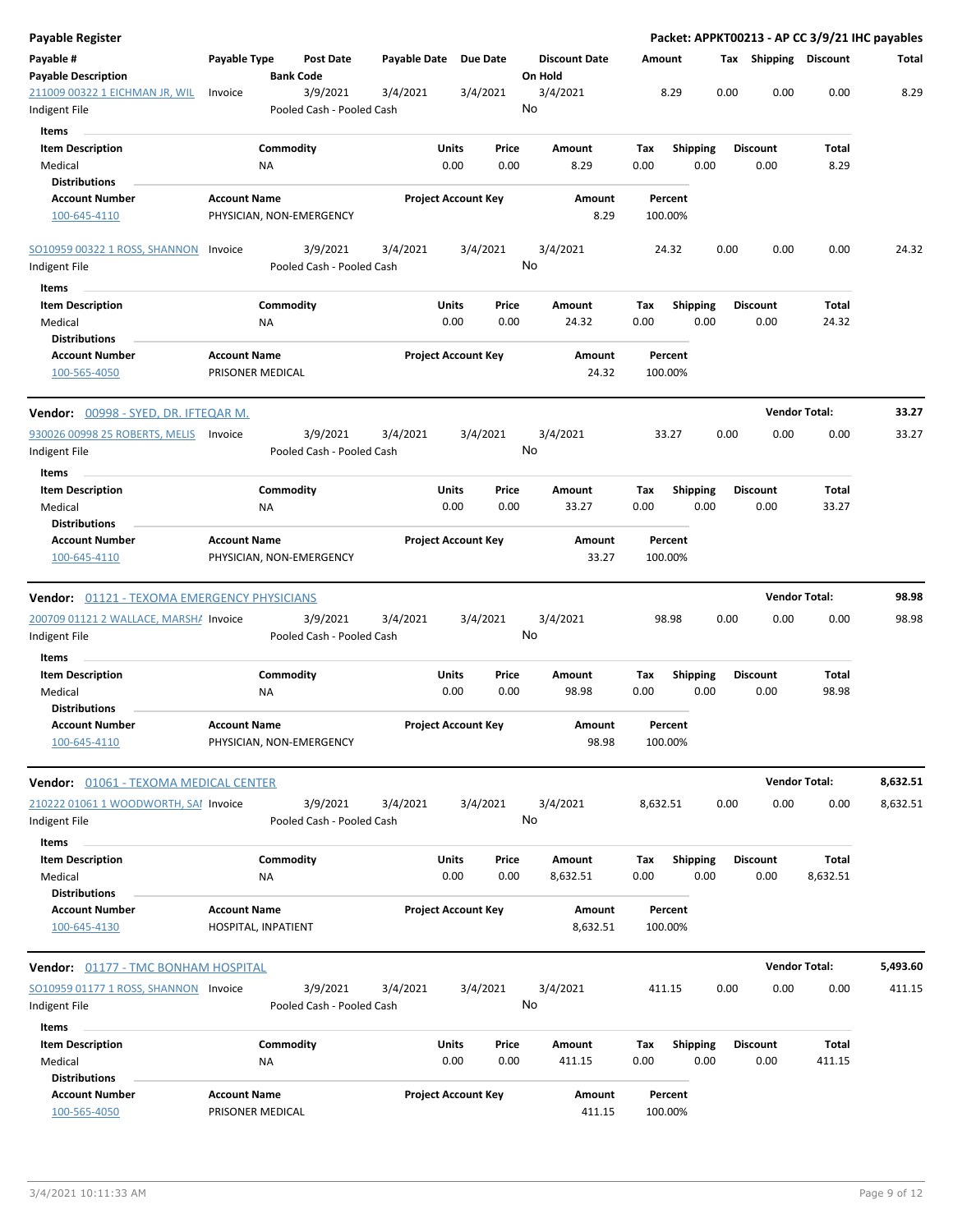| Payable Register                                        |                                         |                  |                                       |                     |               |                            |    |                                 |             |         |                         |      |                              |                 | Packet: APPKT00213 - AP CC 3/9/21 IHC payables |
|---------------------------------------------------------|-----------------------------------------|------------------|---------------------------------------|---------------------|---------------|----------------------------|----|---------------------------------|-------------|---------|-------------------------|------|------------------------------|-----------------|------------------------------------------------|
| Payable #<br><b>Payable Description</b>                 | Payable Type                            | <b>Bank Code</b> | <b>Post Date</b>                      | <b>Payable Date</b> |               | <b>Due Date</b>            |    | <b>Discount Date</b><br>On Hold | Amount      |         |                         |      | <b>Tax Shipping Discount</b> |                 | Total                                          |
| SO39227 01177 2 EACHES, NATHAN Invoice<br>Indigent File |                                         |                  | 3/9/2021<br>Pooled Cash - Pooled Cash | 3/4/2021            |               | 3/4/2021                   | No | 3/4/2021                        | 157.80      |         |                         | 0.00 | 0.00                         | 0.00            | 157.80                                         |
| Items                                                   |                                         |                  |                                       |                     |               |                            |    |                                 |             |         |                         |      |                              |                 |                                                |
| <b>Item Description</b><br>Medical                      |                                         | Commodity<br>ΝA  |                                       |                     | Units<br>0.00 | Price<br>0.00              |    | Amount<br>157.80                | Tax<br>0.00 |         | <b>Shipping</b><br>0.00 |      | Discount<br>0.00             | Total<br>157.80 |                                                |
| <b>Distributions</b>                                    |                                         |                  |                                       |                     |               |                            |    |                                 |             |         |                         |      |                              |                 |                                                |
| <b>Account Number</b>                                   | <b>Account Name</b>                     |                  |                                       |                     |               | <b>Project Account Key</b> |    | Amount                          |             | Percent |                         |      |                              |                 |                                                |
| 100-565-4050                                            | PRISONER MEDICAL                        |                  |                                       |                     |               |                            |    | 157.80                          | 100.00%     |         |                         |      |                              |                 |                                                |
| SO40840 01177 1 ABRAHAM, JONA Invoice<br>Indigent File  |                                         |                  | 3/9/2021<br>Pooled Cash - Pooled Cash | 3/4/2021            |               | 3/4/2021                   | No | 3/4/2021                        | 1,506.60    |         |                         | 0.00 | 0.00                         | 0.00            | 1,506.60                                       |
| Items                                                   |                                         |                  |                                       |                     |               |                            |    |                                 |             |         |                         |      |                              |                 |                                                |
| <b>Item Description</b>                                 |                                         | Commodity        |                                       |                     | Units         | Price                      |    | Amount                          | Tax         |         | Shipping                |      | <b>Discount</b>              | Total           |                                                |
| Medical<br><b>Distributions</b>                         |                                         | <b>NA</b>        |                                       |                     | 0.00          | 0.00                       |    | 1,506.60                        | 0.00        |         | 0.00                    |      | 0.00                         | 1,506.60        |                                                |
| <b>Account Number</b><br>100-565-4050                   | <b>Account Name</b><br>PRISONER MEDICAL |                  |                                       |                     |               | <b>Project Account Key</b> |    | Amount<br>1,506.60              | 100.00%     | Percent |                         |      |                              |                 |                                                |
| SO41162 01177 1 HIX, JAMES RAY<br>Indigent File         | Invoice                                 |                  | 3/9/2021<br>Pooled Cash - Pooled Cash | 3/4/2021            |               | 3/4/2021                   | No | 3/4/2021                        | 2,947.65    |         |                         | 0.00 | 0.00                         | 0.00            | 2,947.65                                       |
| Items                                                   |                                         |                  |                                       |                     |               |                            |    |                                 |             |         |                         |      |                              |                 |                                                |
| <b>Item Description</b>                                 |                                         | Commodity        |                                       |                     | Units         | Price                      |    | Amount                          | Tax         |         | <b>Shipping</b>         |      | <b>Discount</b>              | Total           |                                                |
| Medical                                                 |                                         | ΝA               |                                       |                     | 0.00          | 0.00                       |    | 2,947.65                        | 0.00        |         | 0.00                    |      | 0.00                         | 2,947.65        |                                                |
| <b>Distributions</b>                                    |                                         |                  |                                       |                     |               |                            |    |                                 |             |         |                         |      |                              |                 |                                                |
| <b>Account Number</b>                                   | <b>Account Name</b>                     |                  |                                       |                     |               | <b>Project Account Key</b> |    | Amount                          |             | Percent |                         |      |                              |                 |                                                |
| 100-565-4050                                            | PRISONER MEDICAL                        |                  |                                       |                     |               |                            |    | 2,947.65                        | 100.00%     |         |                         |      |                              |                 |                                                |
| SO41177 01177 1 HARPER, TODD A Invoice                  |                                         |                  | 3/9/2021                              | 3/4/2021            |               | 3/4/2021                   |    | 3/4/2021                        | 470.40      |         |                         | 0.00 | 0.00                         | 0.00            | 470.40                                         |
| Indigent File                                           |                                         |                  | Pooled Cash - Pooled Cash             |                     |               |                            | No |                                 |             |         |                         |      |                              |                 |                                                |
| Items                                                   |                                         |                  |                                       |                     |               |                            |    |                                 |             |         |                         |      |                              |                 |                                                |
| <b>Item Description</b>                                 |                                         | Commodity        |                                       |                     | Units         | Price                      |    | Amount                          | Tax         |         | <b>Shipping</b>         |      | <b>Discount</b>              | Total           |                                                |
| Medical<br><b>Distributions</b>                         |                                         | ΝA               |                                       |                     | 0.00          | 0.00                       |    | 470.40                          | 0.00        |         | 0.00                    |      | 0.00                         | 470.40          |                                                |
| <b>Account Number</b><br>100-565-4050                   | <b>Account Name</b><br>PRISONER MEDICAL |                  |                                       |                     |               | <b>Project Account Key</b> |    | Amount<br>470.40                | 100.00%     | Percent |                         |      |                              |                 |                                                |
| Vendor: 01172 - US ANESTHESIA PARTNERS                  |                                         |                  |                                       |                     |               |                            |    |                                 |             |         |                         |      | <b>Vendor Total:</b>         |                 | 318.19                                         |
| 211010 01172 1 AUSTIN, ROZLYN                           | Invoice                                 |                  | 3/9/2021                              | 3/4/2021            |               | 3/4/2021                   |    | 3/4/2021                        | 318.19      |         |                         | 0.00 | 0.00                         | 0.00            | 318.19                                         |
| Indigent File                                           |                                         |                  | Pooled Cash - Pooled Cash             |                     |               |                            | No |                                 |             |         |                         |      |                              |                 |                                                |
| Items                                                   |                                         |                  |                                       |                     |               |                            |    |                                 |             |         |                         |      |                              |                 |                                                |
| <b>Item Description</b>                                 |                                         | Commodity        |                                       |                     | Units         | Price                      |    | Amount                          | Tax         |         | <b>Shipping</b>         |      | <b>Discount</b>              | Total           |                                                |
| Medical                                                 |                                         | ΝA               |                                       |                     | 0.00          | 0.00                       |    | 244.69                          | 0.00        |         | 0.00                    |      | 0.00                         | 244.69          |                                                |
| <b>Distributions</b>                                    |                                         |                  |                                       |                     |               |                            |    |                                 |             |         |                         |      |                              |                 |                                                |
| <b>Account Number</b><br>100-645-4110                   | <b>Account Name</b>                     |                  | PHYSICIAN, NON-EMERGENCY              |                     |               | <b>Project Account Key</b> |    | Amount<br>244.69                | 100.00%     | Percent |                         |      |                              |                 |                                                |
| Items                                                   |                                         |                  |                                       |                     |               |                            |    |                                 |             |         |                         |      |                              |                 |                                                |
| <b>Item Description</b>                                 |                                         | Commodity        |                                       |                     | Units         | Price                      |    | Amount                          | Tax         |         | <b>Shipping</b>         |      | <b>Discount</b>              | Total           |                                                |
| Medical<br><b>Distributions</b>                         |                                         | NA               |                                       |                     | 0.00          | 0.00                       |    | 73.50                           | 0.00        |         | 0.00                    |      | 0.00                         | 73.50           |                                                |
| <b>Account Number</b><br>100-645-4110                   | <b>Account Name</b>                     |                  | PHYSICIAN, NON-EMERGENCY              |                     |               | <b>Project Account Key</b> |    | Amount<br>73.50                 | 100.00%     | Percent |                         |      |                              |                 |                                                |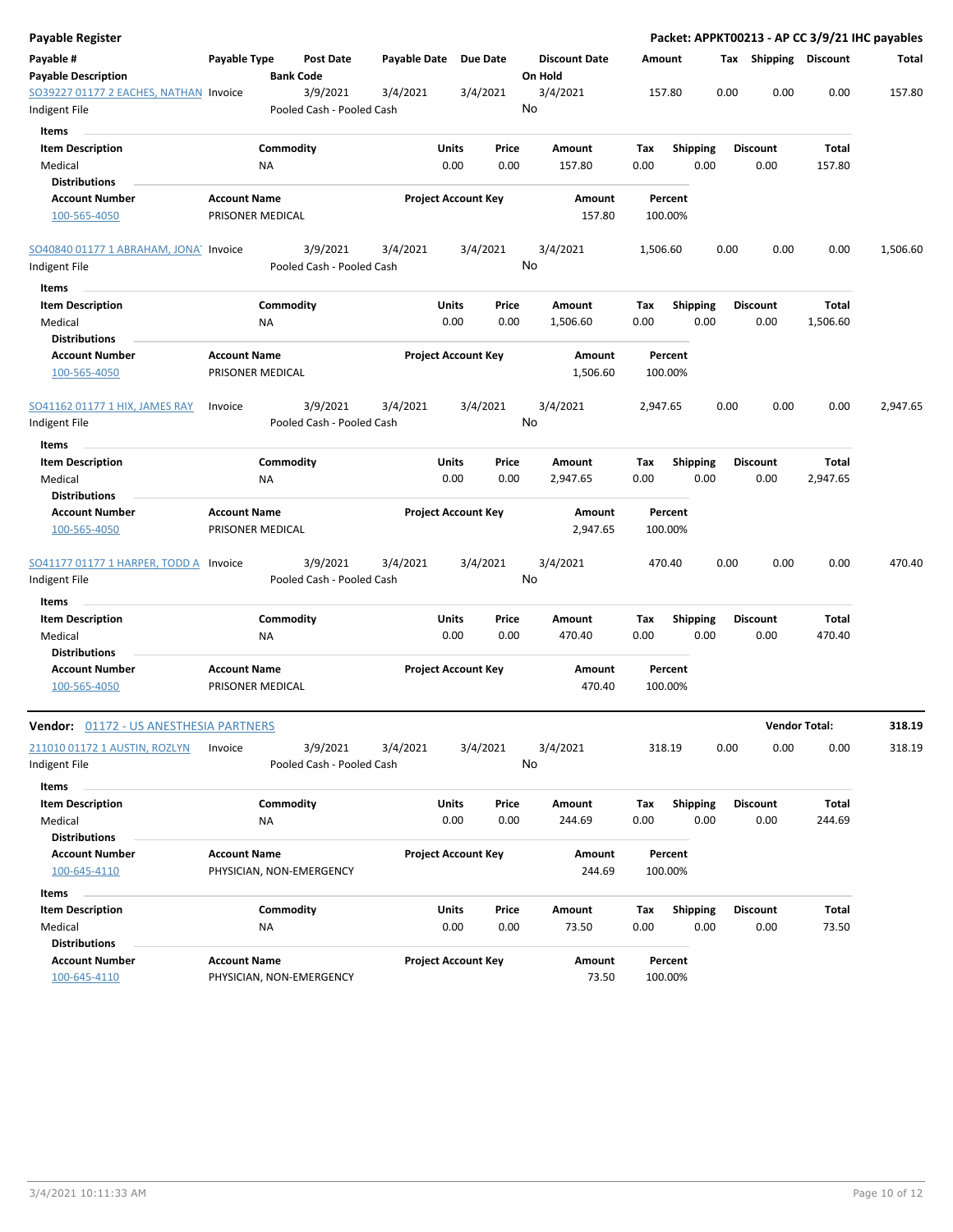## Payable Summary

| <b>Type</b> | Count               | Gross     | Tax  | <b>Shipping</b> | <b>Discount</b> | Total     | <b>Manual Payment</b> | <b>Balance</b> |
|-------------|---------------------|-----------|------|-----------------|-----------------|-----------|-----------------------|----------------|
| Credit Memo |                     | $-129.00$ | 0.00 | 0.00            | 0.00            | $-129.00$ | 0.00                  | $-129.00$      |
| Invoice     | 41                  | 23,053.56 | 0.00 | 0.00            | 0.00            | 23,053.56 | 0.00                  | 23,053.56      |
|             | <b>Grand Total:</b> | 22,924.56 | 0.00 | 0.00            | 0.00            | 22,924.56 | 0.00                  | 22,924.56      |